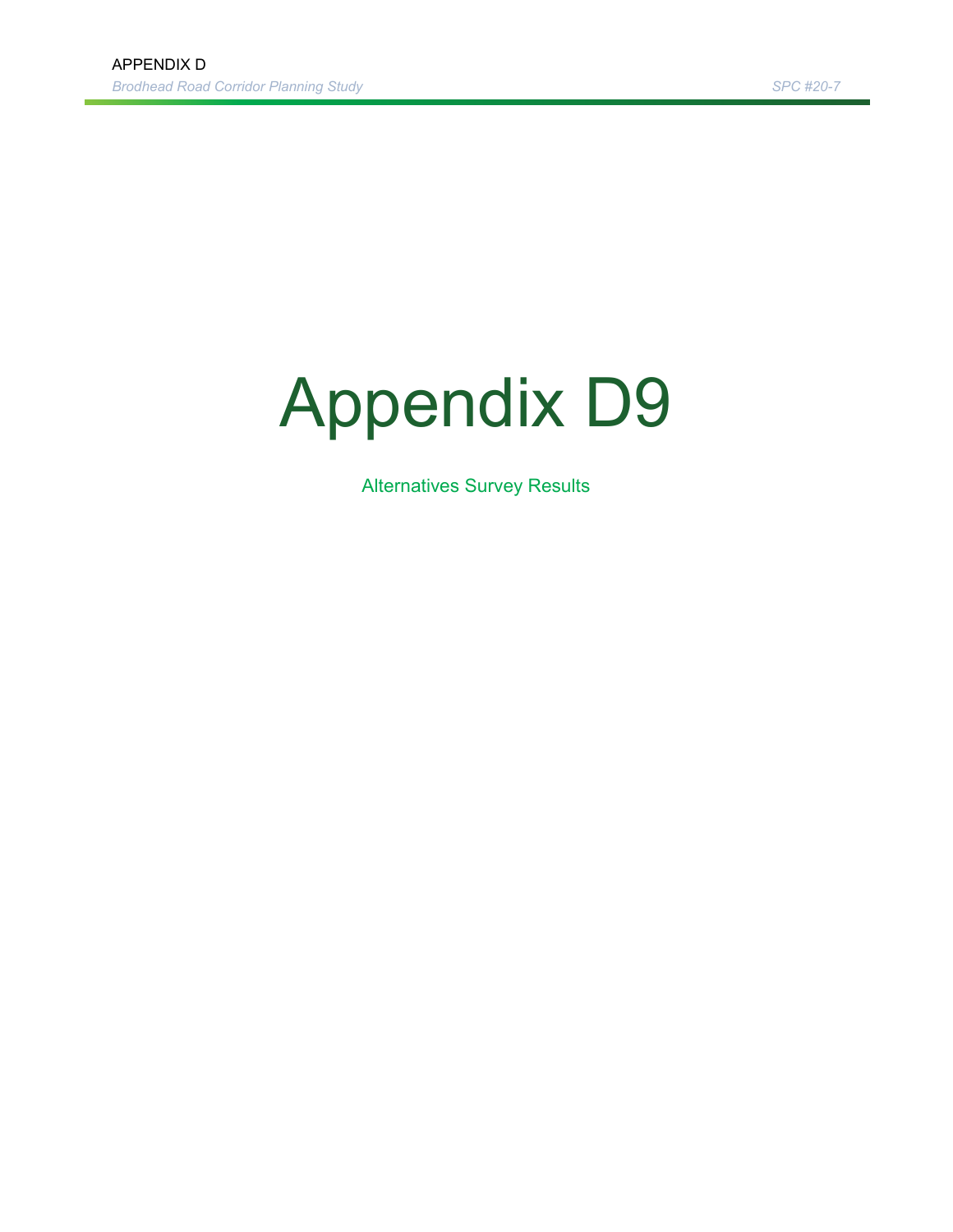#### Q1 How would you rate the "no-build" option at Frankfort Road, in other words, keeping things as they are now?

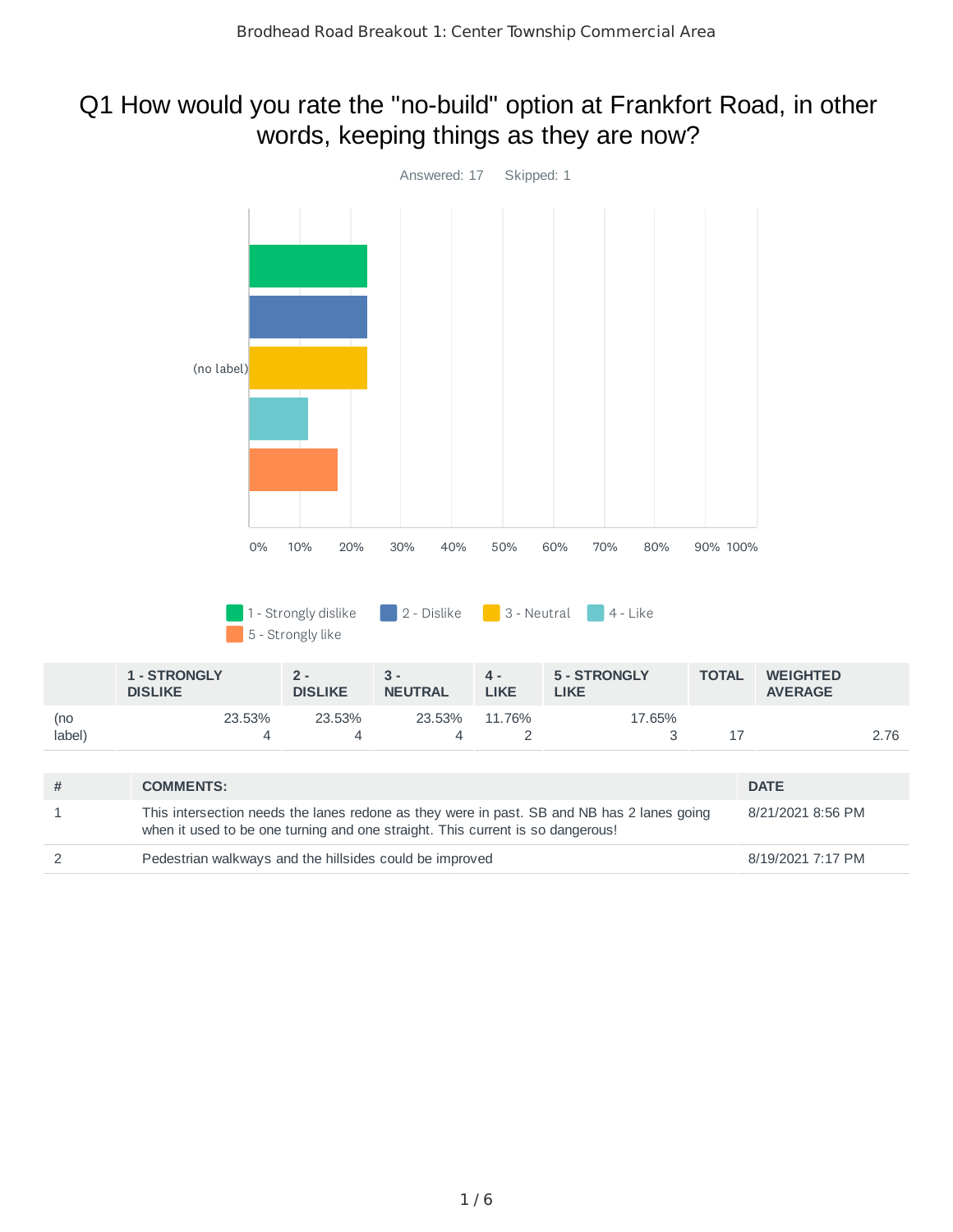#### Q2 For Frankfort Road Option 2: How would you rate removal of the slip ramps (from Brodhead heading east onto Old Brodhead; from Brodhead heading west onto Frankfort) to calm traffic flows?



|               | <b>1 - STRONGLY</b><br><b>DISLIKE</b> | 2 -<br><b>DISLIKE</b> | <b>NEUTRAL</b> | д.<br>LIKE | 5 - STRONGLY<br>LIKE | <b>TOTAL</b> | <b>WEIGHTED</b><br><b>AVERAGE</b> |      |
|---------------|---------------------------------------|-----------------------|----------------|------------|----------------------|--------------|-----------------------------------|------|
| (no<br>label) | 35.29%                                | 29.41%                | 17.65%         | 11.76%     | 5.88%                |              |                                   | 2.24 |

| <b>COMMENTS:</b>                                              | <b>DATE</b>        |
|---------------------------------------------------------------|--------------------|
| I'm not understanding the benefits of removing the slip ramps | 8/27/2021 6:59 PM  |
| This would lead to extremely high traffic backups             | 8/27/2021 12:39 PM |
| No sure i follow what this achieves???                        | 8/24/2021 5:47 PM  |
| I think it would be safer for pedestrian traffic              | 8/19/2021 7:17 PM  |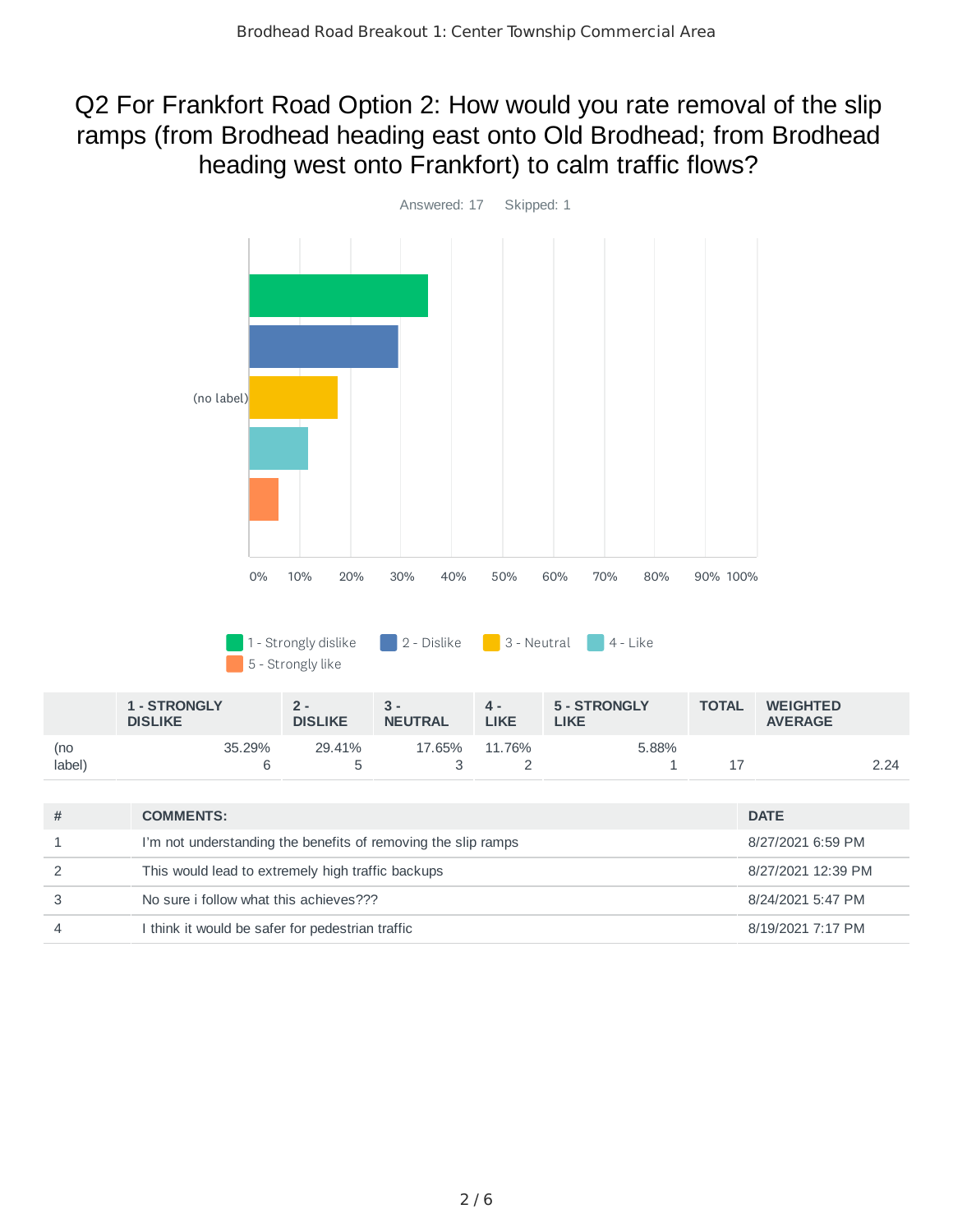#### Q3 For Frankfort Road Option 2: How would you rate optimizing the traffic signal phasing by removing split phase? (Split phase refers to assigning the right-of-way sequentially to the two opposing approaches.)

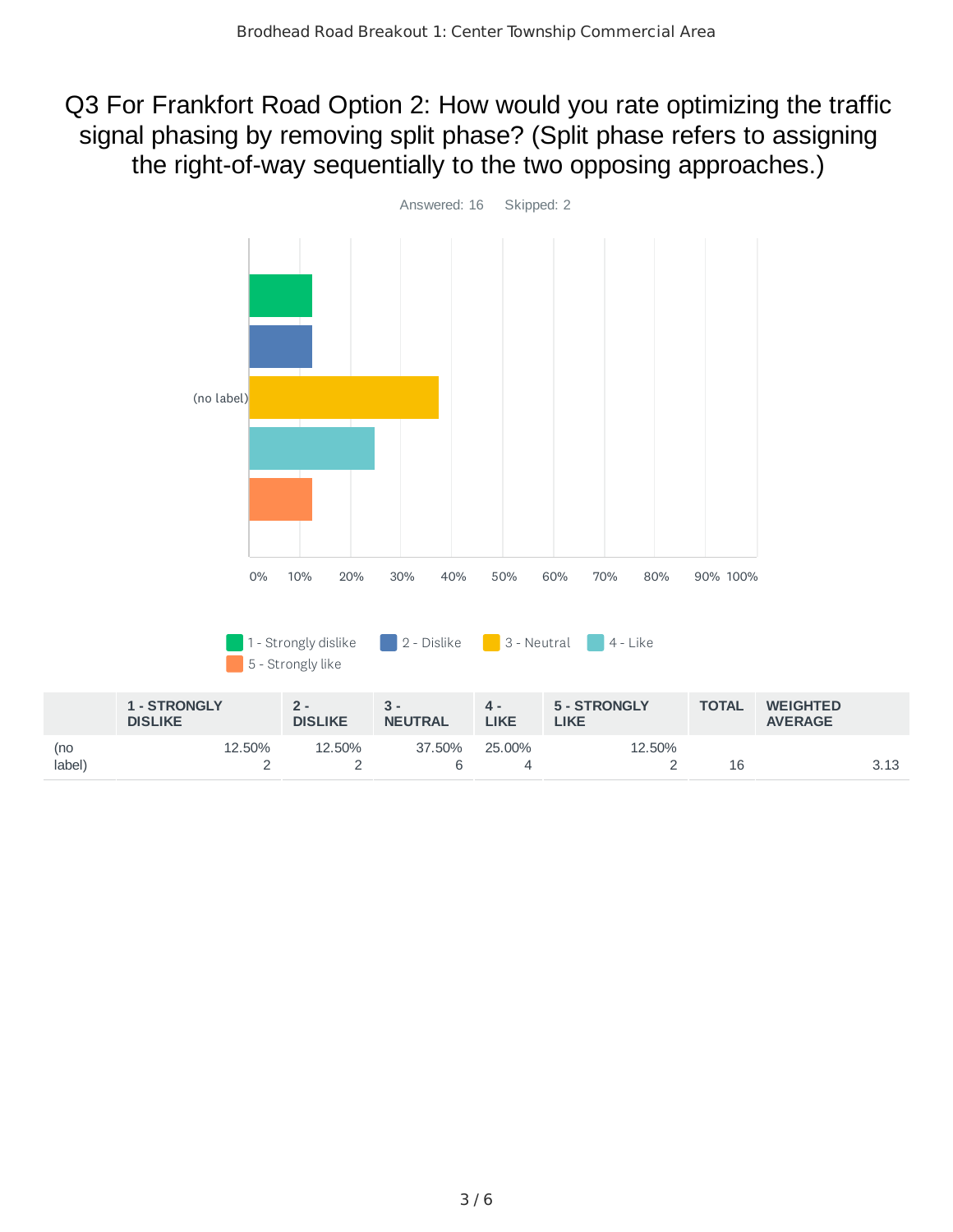Q4 For Frankfort Road Option 2: How would you rate adding turning lanes to this intersection? As shown, drivers would have two left turn lanes onto Brodhead from Frankfort (and one through lane to Old Brodhead); left turn, right turn and through lanes on Brodhead coming from the north or south; and a left turn and through lane coming from Old Brodhead.



|               | <b>1 - STRONGLY</b><br><b>DISLIKE</b> | $2 -$<br><b>DISLIKE</b> | $3 -$<br><b>NEUTRAL</b> | 4 -<br>LIKE | 5 - STRONGLY<br>LIKE | <b>TOTAL</b> | <b>WEIGHTED</b><br><b>AVERAGE</b> |      |
|---------------|---------------------------------------|-------------------------|-------------------------|-------------|----------------------|--------------|-----------------------------------|------|
| (no<br>label) | 13.33%                                | 13.33%                  | 26.67%                  | 20.00%      | 26.67%               | ïр           |                                   | 3.33 |

| <b>COMMENTS:</b>                                                                                                                    | <b>DATE</b>       |
|-------------------------------------------------------------------------------------------------------------------------------------|-------------------|
| Unless pedestrian traffic is considered. There must be safe, comfortable pedestrian way to go<br>from the hotels to the restaurants | 8/19/2021 7:17 PM |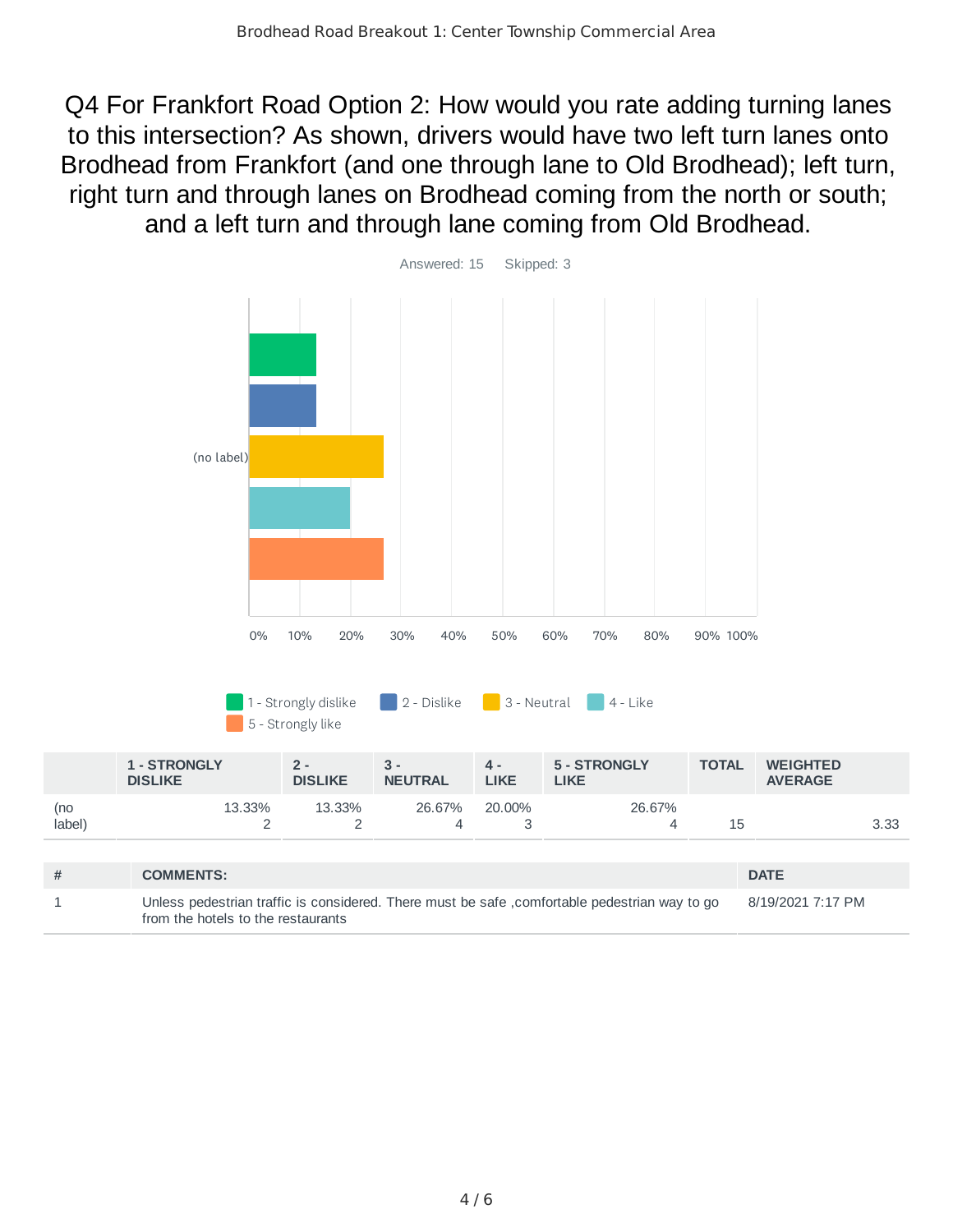#### Q5 For Frankfort Road Option 3: How would you rate the two-lane roundabout as shown?

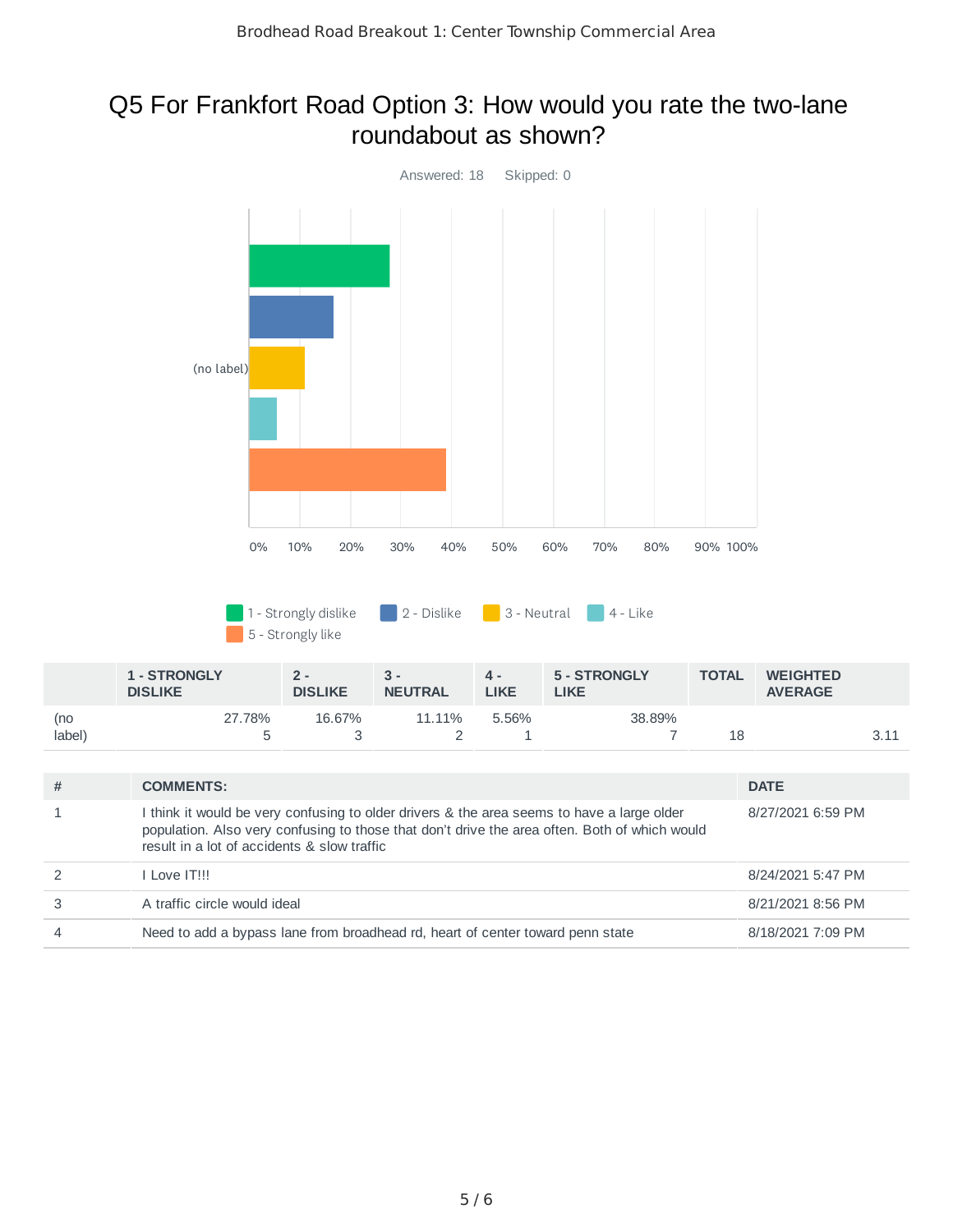# Q6 Do you have any other specific concerns or suggestions?

Answered: 4 Skipped: 14

| # | <b>RESPONSES</b>                                                                                                                                                                                                                                                                                                                                                                                                                                                                                                                                                                                                                              | <b>DATE</b>        |
|---|-----------------------------------------------------------------------------------------------------------------------------------------------------------------------------------------------------------------------------------------------------------------------------------------------------------------------------------------------------------------------------------------------------------------------------------------------------------------------------------------------------------------------------------------------------------------------------------------------------------------------------------------------|--------------------|
|   | The traffic circle would be great!                                                                                                                                                                                                                                                                                                                                                                                                                                                                                                                                                                                                            | 8/21/2021 8:56 PM  |
|   | I've spent half my adult life in Massachusetts (where rotaries are used heavily) and half in<br>Pennsylvania and I've found that Pennsylvania drivers do NOT use rotaries correctly more<br>often than not, making them more dangerous. Since this particular intersection also sees a<br>number of out-of-state drivers due to the Shell plant and hotels, I believe that a rotary there<br>would decrease safety. It might be a better idea to install lights where the slip ramps meet the<br>road they're joining to better control those flows. The slip ramps remove traffic from the main<br>intersection and should probably be kept. | 8/20/2021 12:47 PM |
| 3 | Bicycling and pedestrian passages should be part of any plan. I often see folks trying to walk<br>in this area                                                                                                                                                                                                                                                                                                                                                                                                                                                                                                                                | 8/19/2021 7:17 PM  |
|   | The short cut from Broadhead road onto Stone Ouarry Road intersection with Old Brodhead<br>Road. Very dangerous.                                                                                                                                                                                                                                                                                                                                                                                                                                                                                                                              | 8/18/2021 7:20 PM  |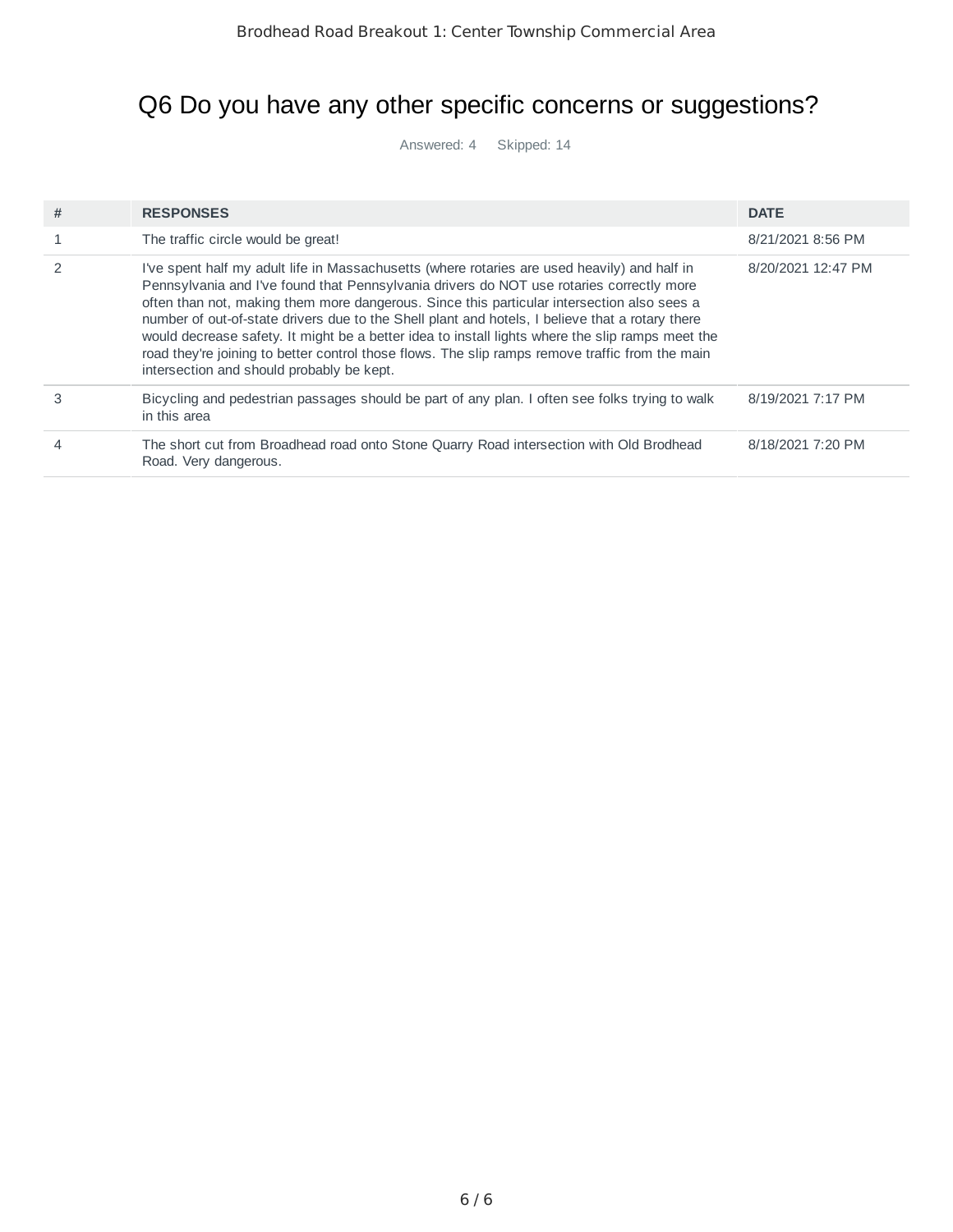#### Q1 How would you rate restricting the intersection of Brodhead Road with North Branch Road to Right In/Right Out (no left turns)?

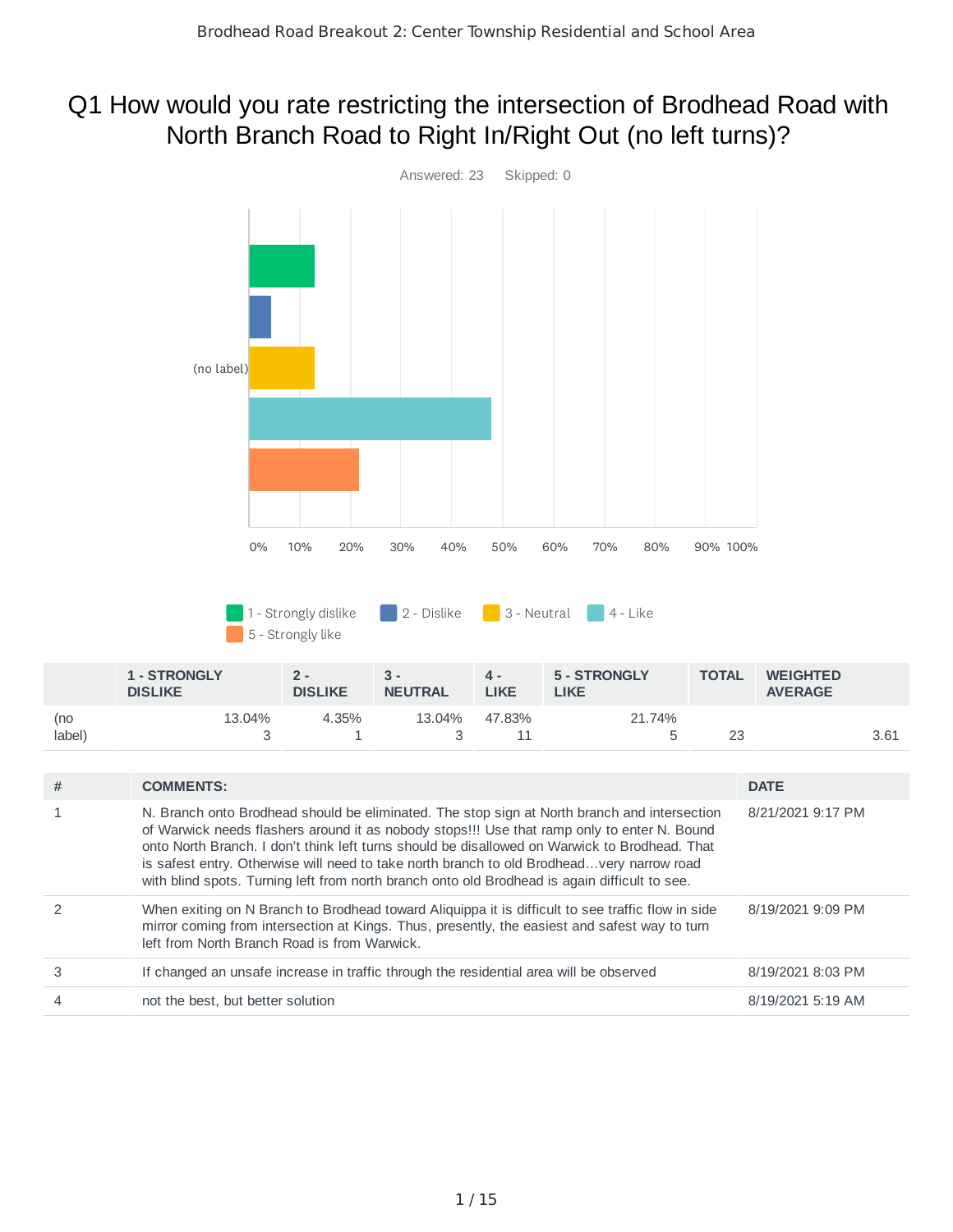#### Q2 How would you rate strengthening bicycle connections in this area, particularly along Baker Road and Poplar Road?

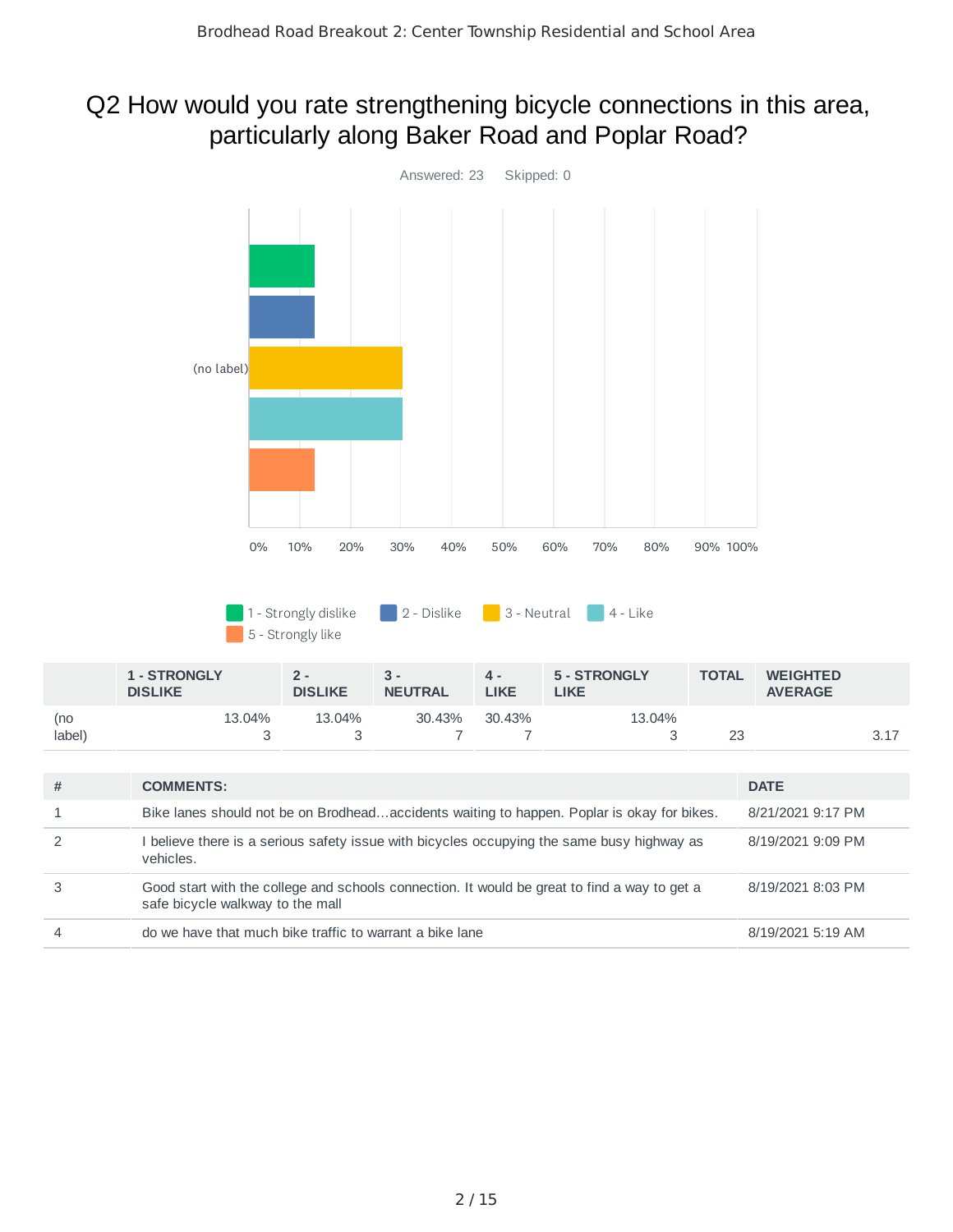#### Q3 How would you rate adding a crosswalk and bus stop standing pad at the following intersections?

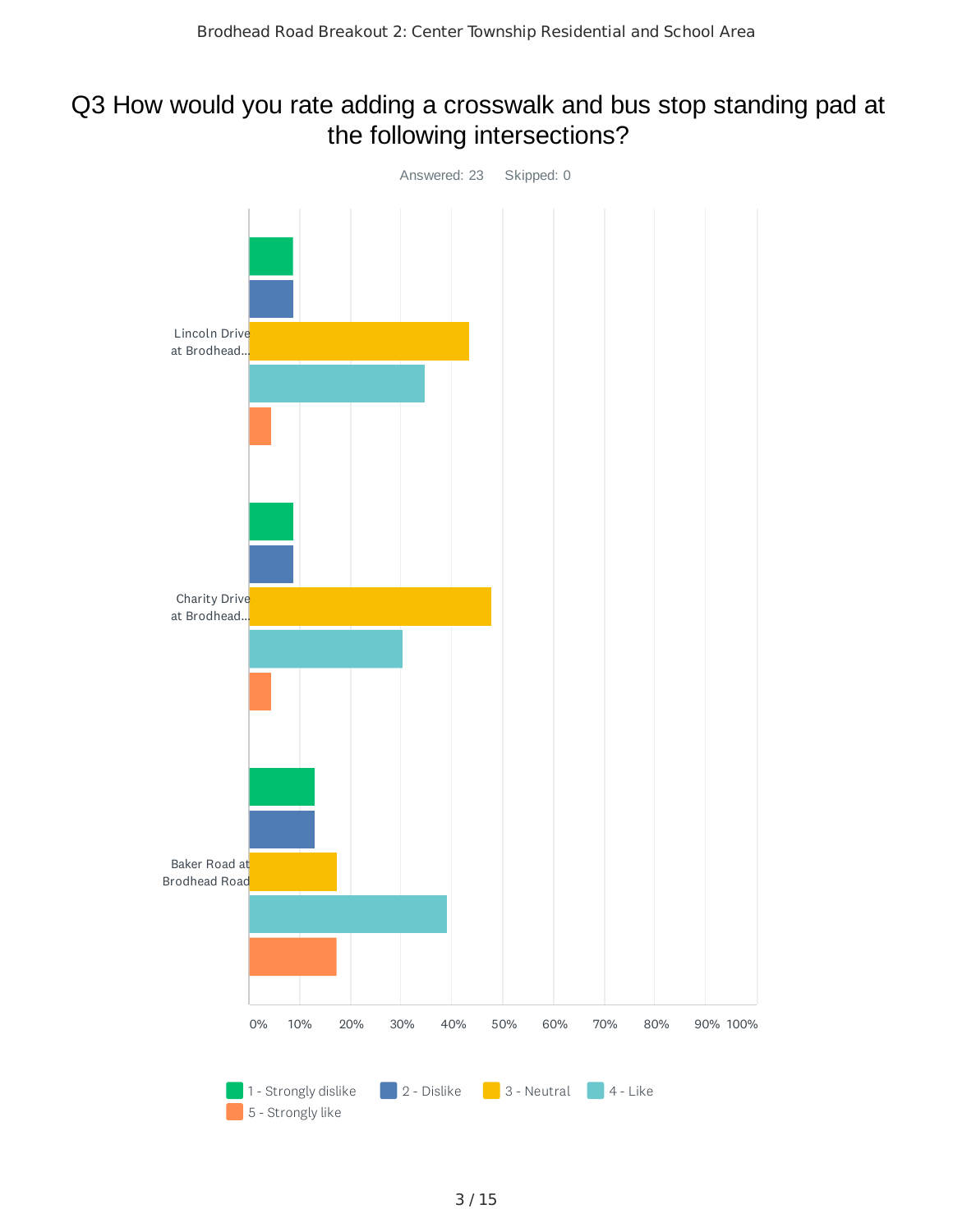#### Brodhead Road Breakout 2: Center Township Residential and School Area

|                                          |                                              | 1 - STRONGLY<br><b>DISLIKE</b> | $2 -$<br><b>DISLIKE</b> | $3 -$<br><b>NEUTRAL</b> | $4 -$<br><b>LIKE</b> | 5 - STRONGLY<br><b>LIKE</b> | <b>TOTAL</b> | <b>WEIGHTED</b><br><b>AVERAGE</b> |
|------------------------------------------|----------------------------------------------|--------------------------------|-------------------------|-------------------------|----------------------|-----------------------------|--------------|-----------------------------------|
| Lincoln Drive at<br><b>Brodhead Road</b> |                                              | 8.70%<br>2                     | 8.70%<br>$\overline{2}$ | 43.48%<br>10            | 34.78%<br>8          | 4.35%                       | 23           | 3.17                              |
| Charity Drive at<br><b>Brodhead Road</b> |                                              | 8.70%<br>2                     | 8.70%<br>2              | 47.83%<br>11            | 30.43%               | 4.35%                       | 23           | 3.13                              |
| Baker Road at Brodhead<br>Road           |                                              | 13.04%<br>3                    | 13.04%<br>3             | 17.39%<br>4             | 39.13%<br>9          | 17.39%<br>4                 | 23           | 3.35                              |
|                                          |                                              |                                |                         |                         |                      |                             |              |                                   |
| #                                        | <b>COMMENTS:</b>                             |                                |                         |                         |                      |                             | <b>DATE</b>  |                                   |
|                                          | You mean CHRISTY Drive, not CHARITY, right?? |                                |                         |                         |                      |                             |              | 8/18/2021 6:40 PM                 |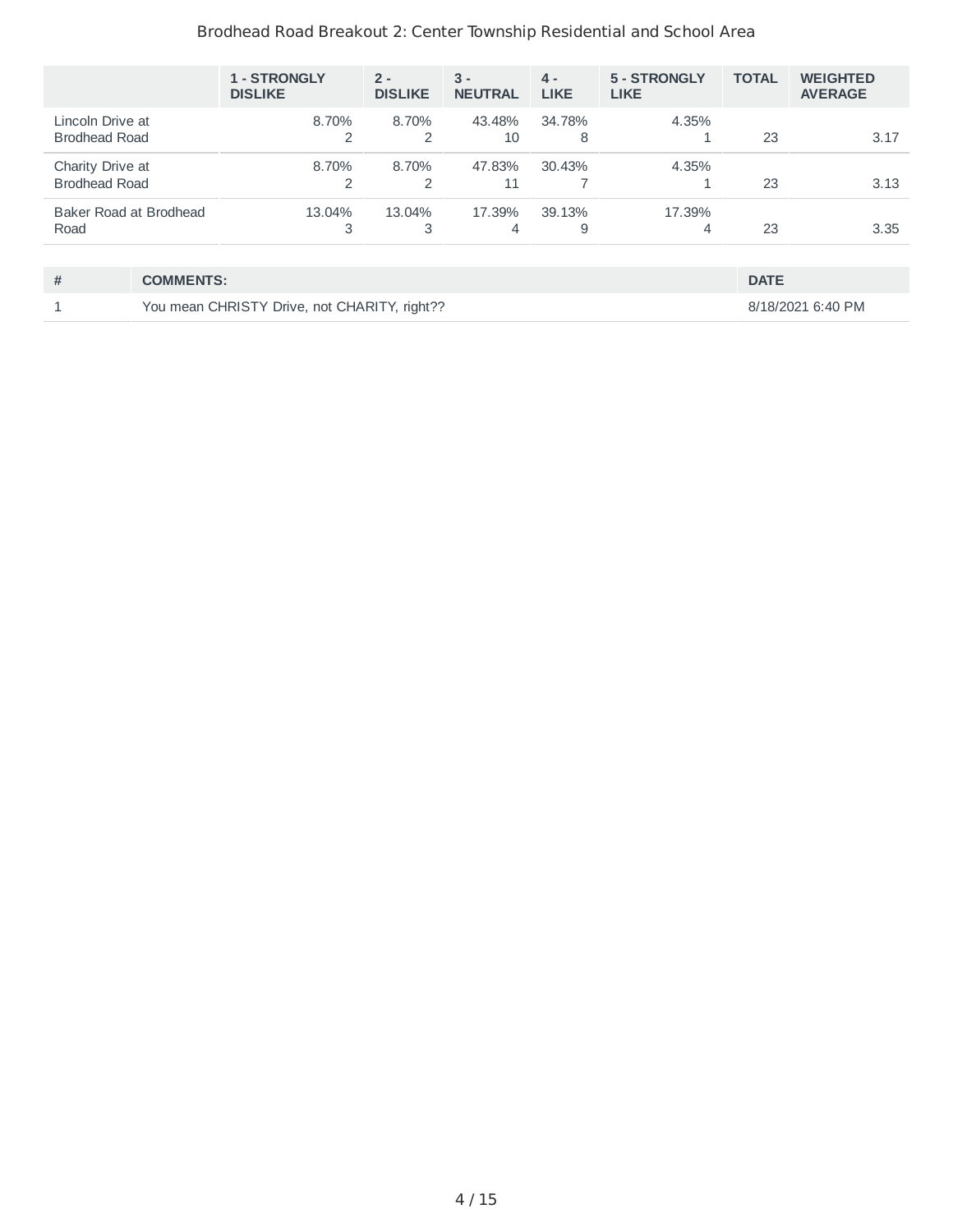#### Q4 How would you rate adding a traffic signal and turn lanes at Baker Road as shown?

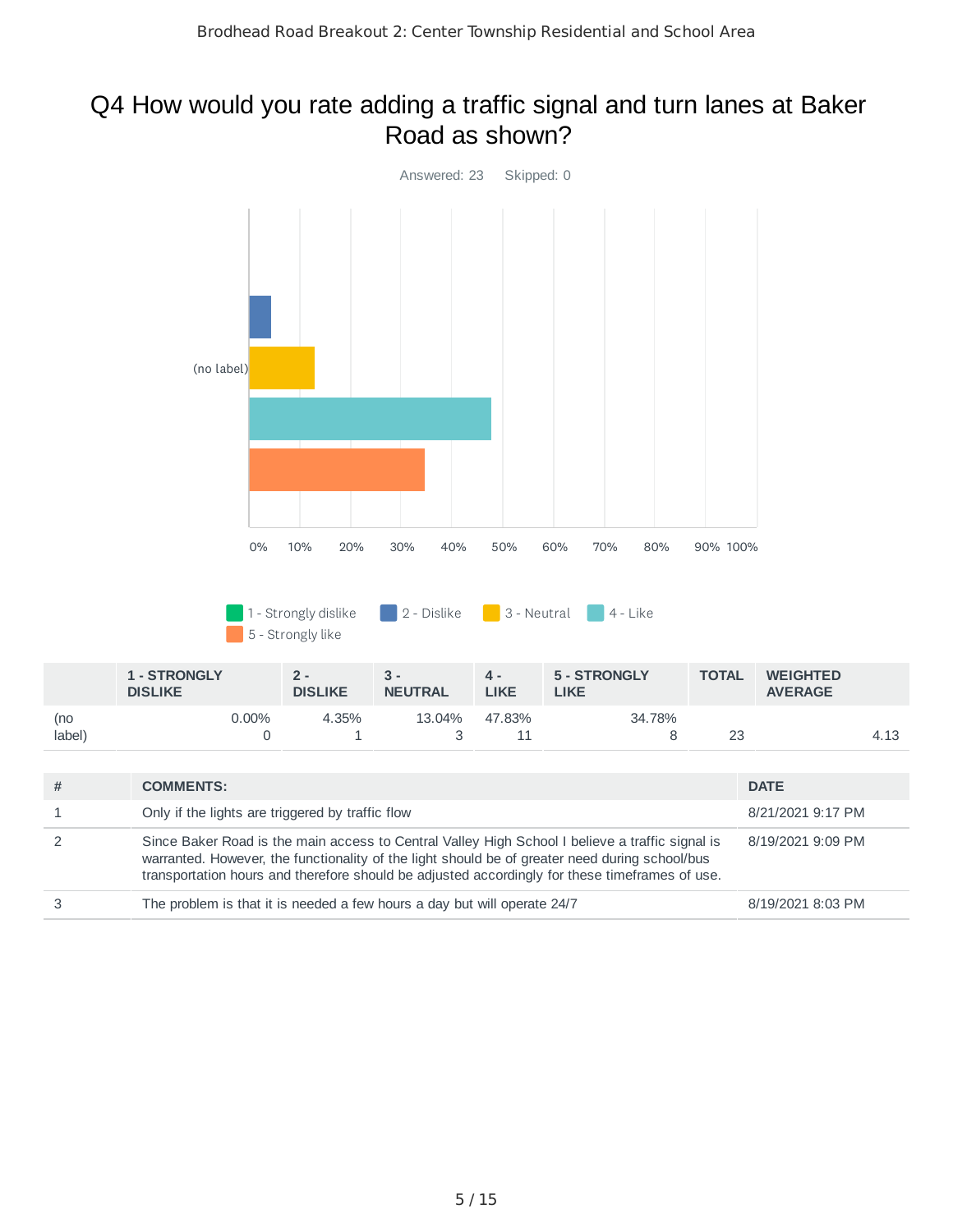#### Q5 How would you rate improving connections for pedestrians and cyclists to/from CCBC and Center Valley High School?

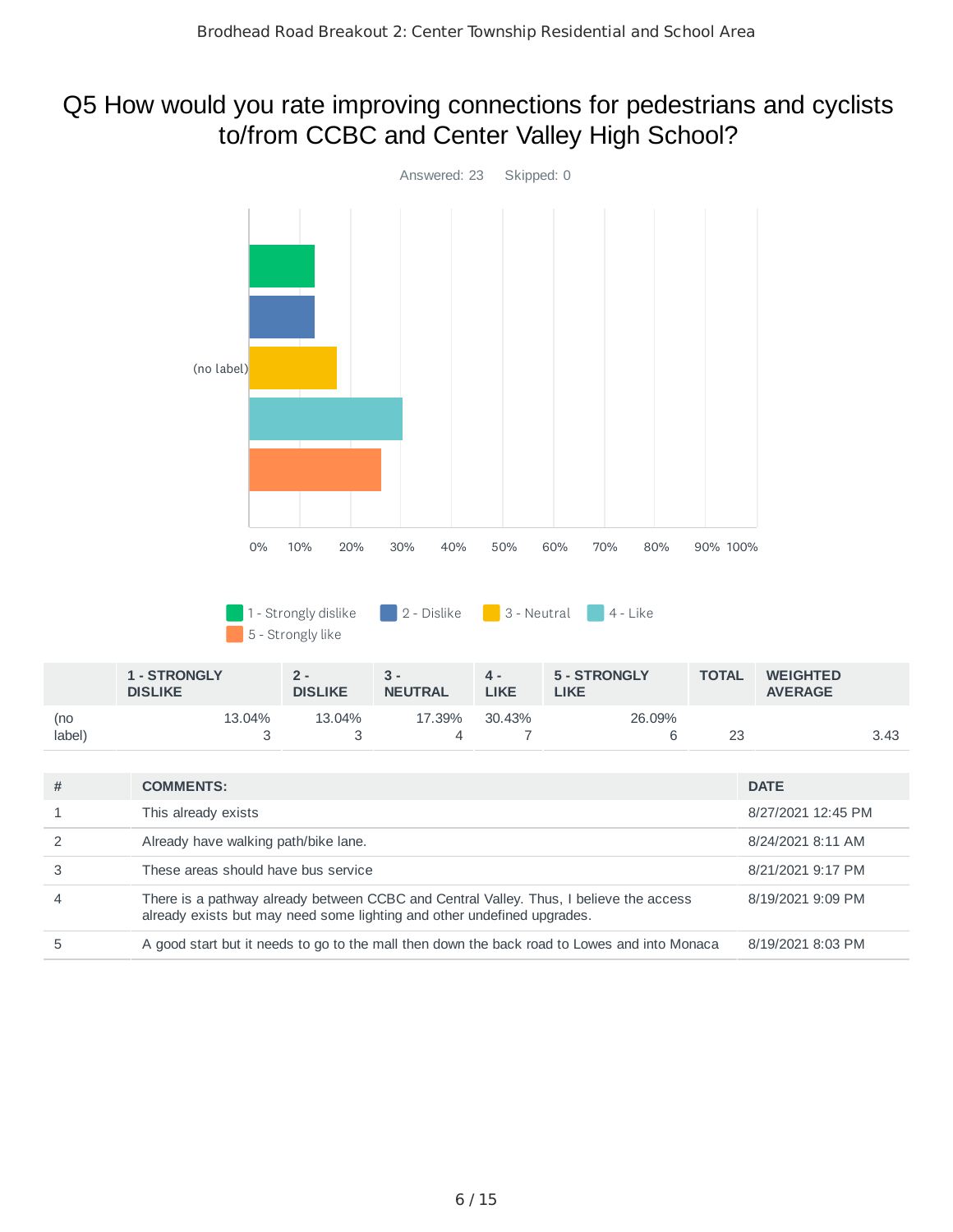#### Q6 How would you rate retiming the signal at Community College Drive and adding a crosswalk and bus stop standing pad at this intersection?

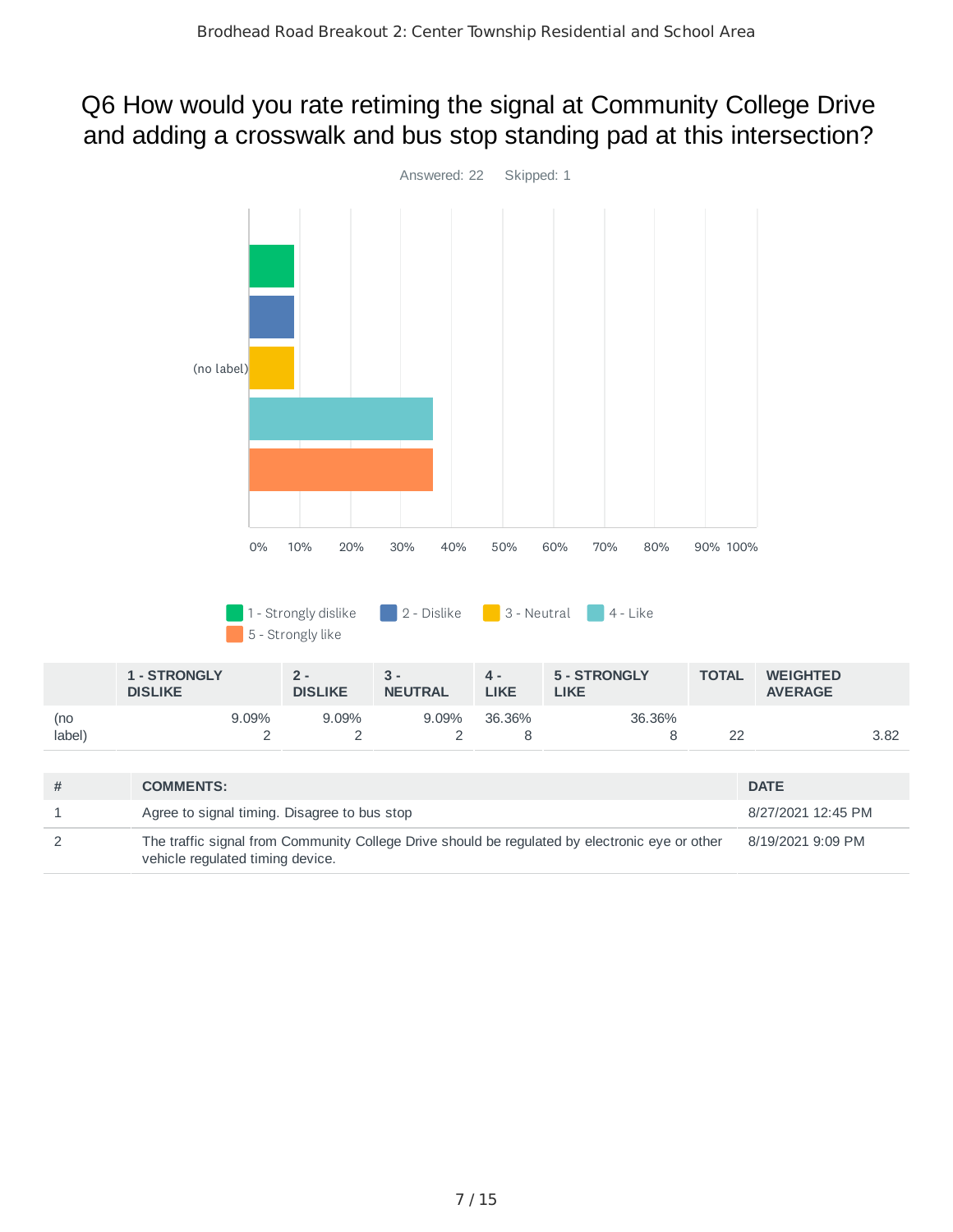#### Q7 How would you rate adding a signal and turn lanes at Center Grange Road as shown?

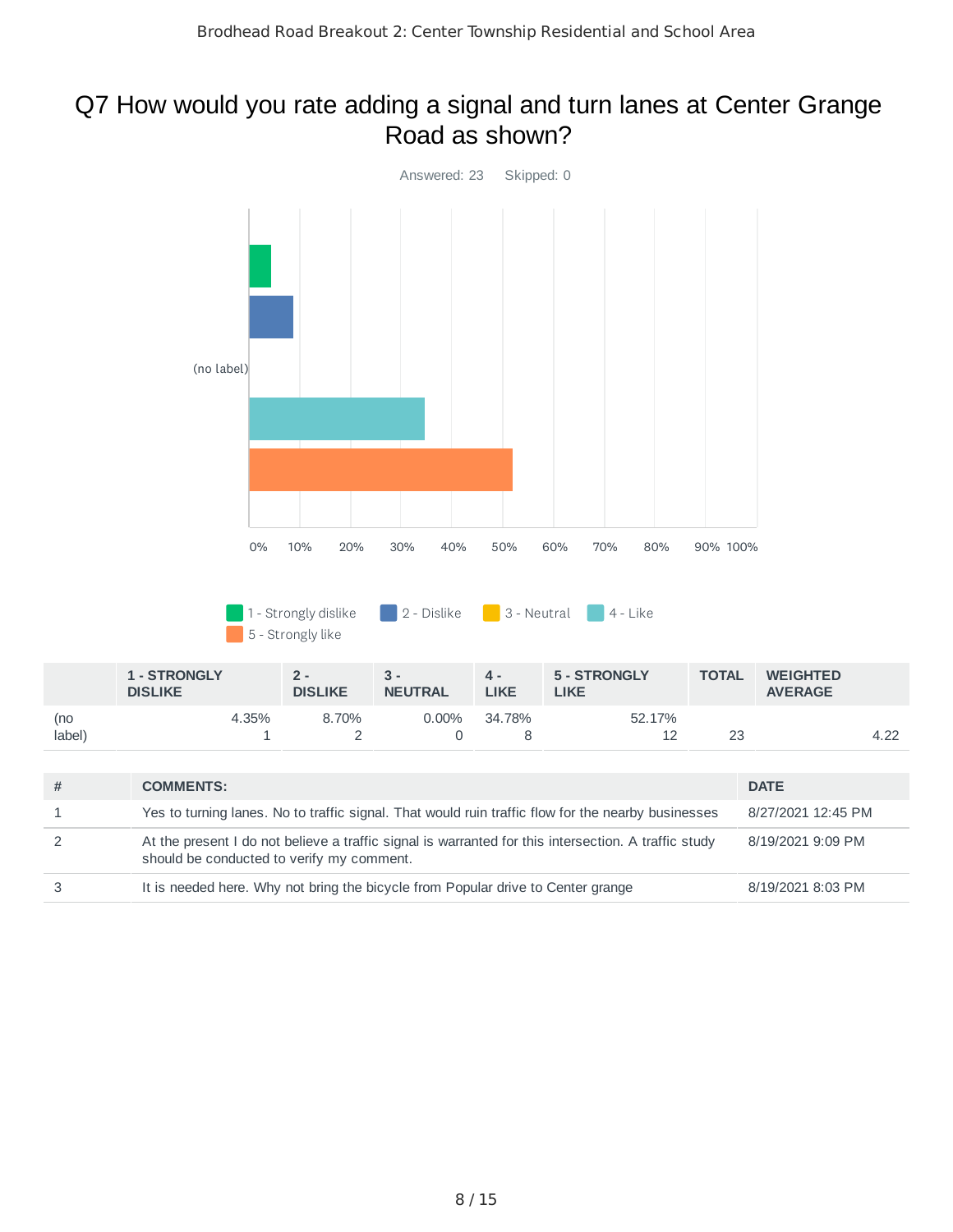#### Q8 How would you rate adding a northbound left turn lane at Main Street in Center Township?

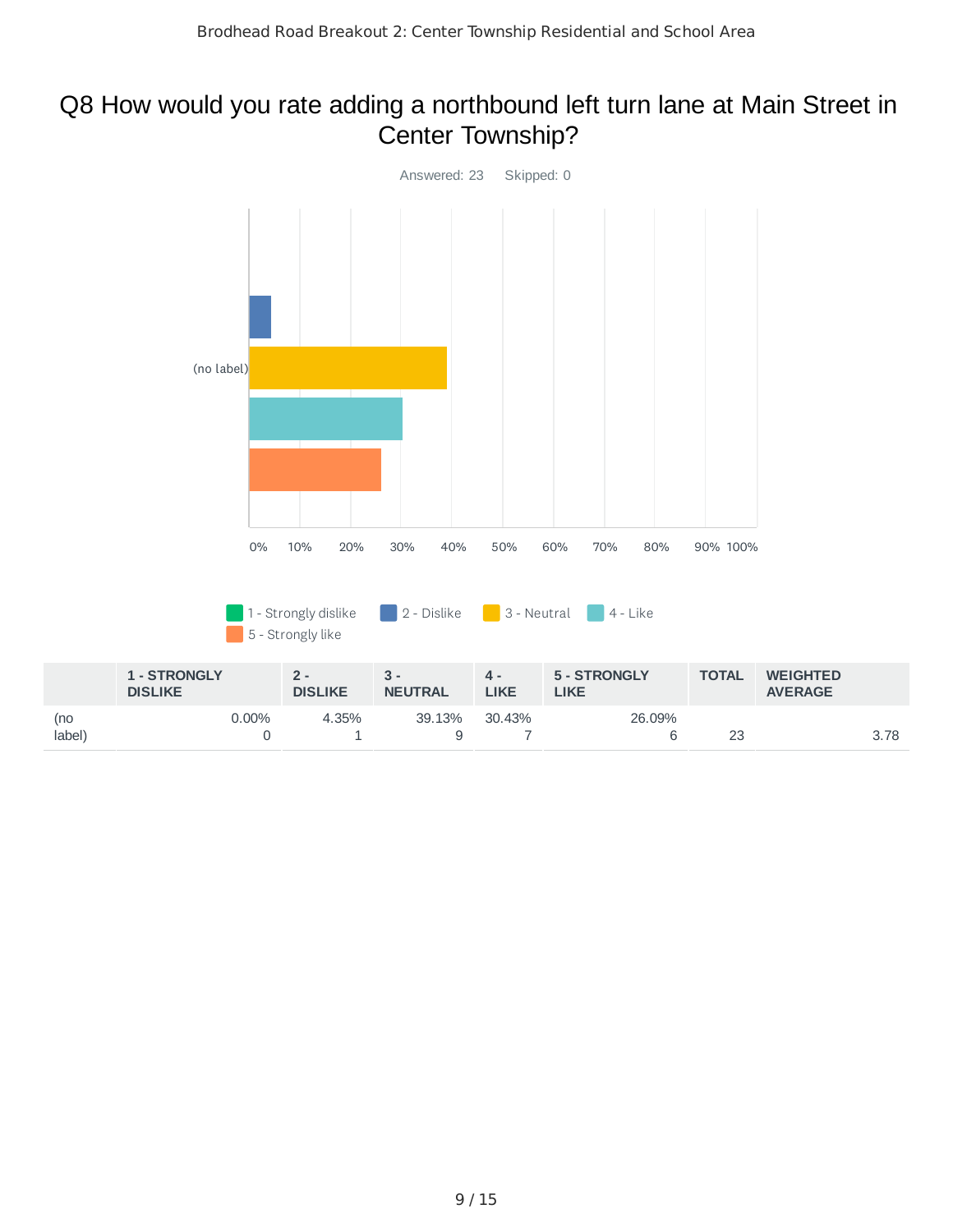#### Q9 How would you rate adding a southbound left turn lane at Shaffer Road, as well as advanced intersection warning signs and pavement markings?

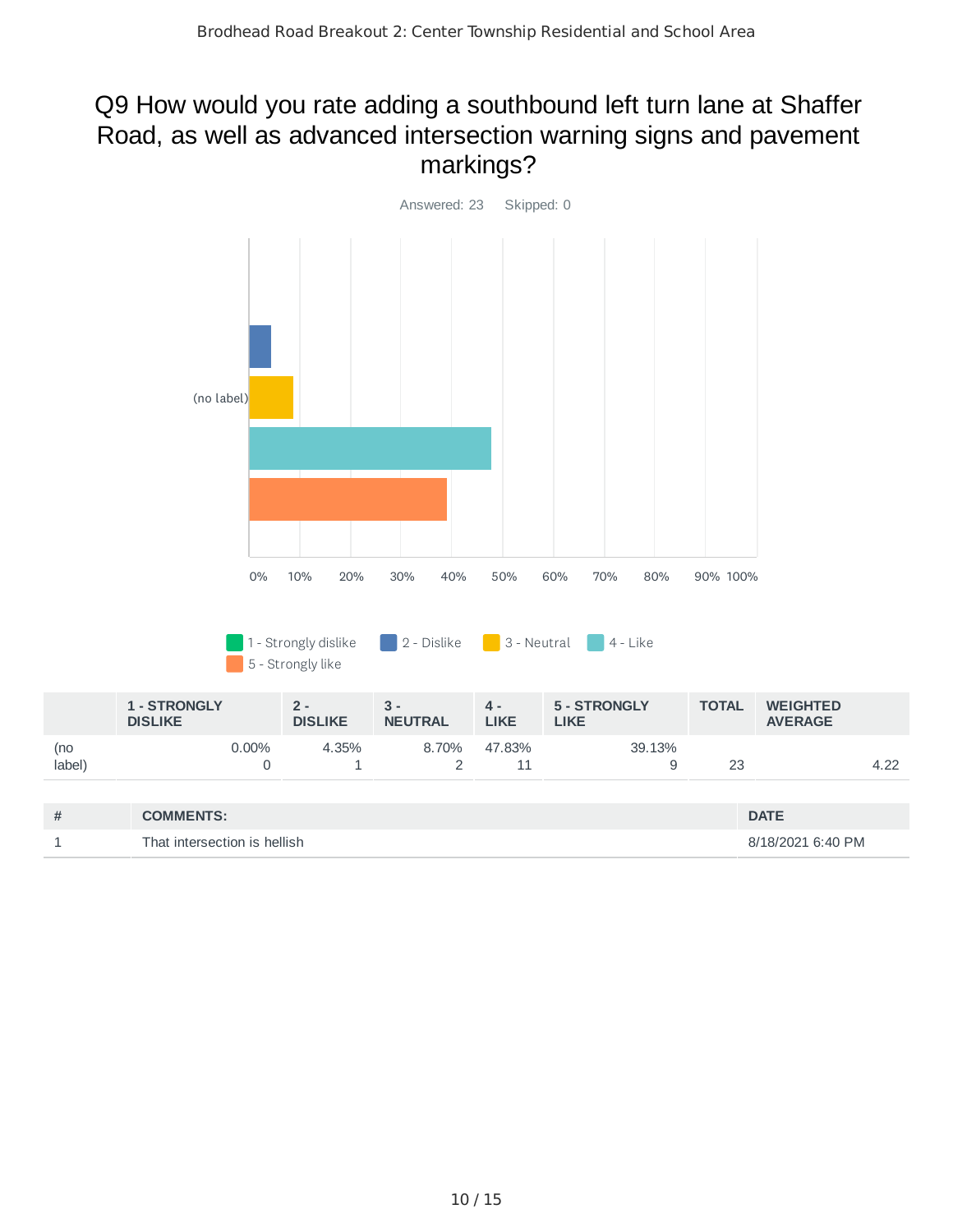#### Q10 How would you rate the "no-build" option at Pleasant Drive, in other words, keeping things as they are now?

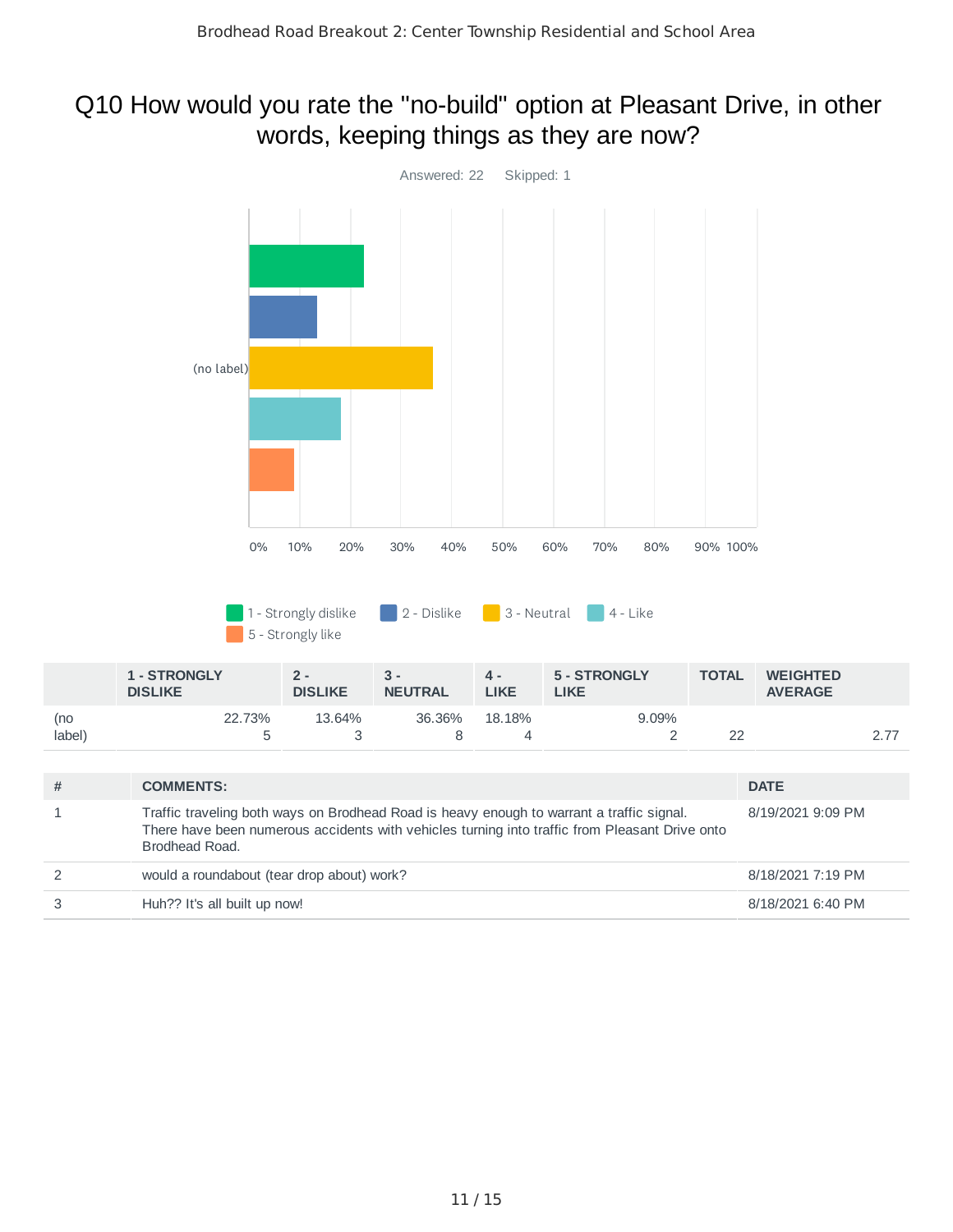#### Q11 For Pleasant Drive Option 2: How would you rate adding a new signal as shown in this location?

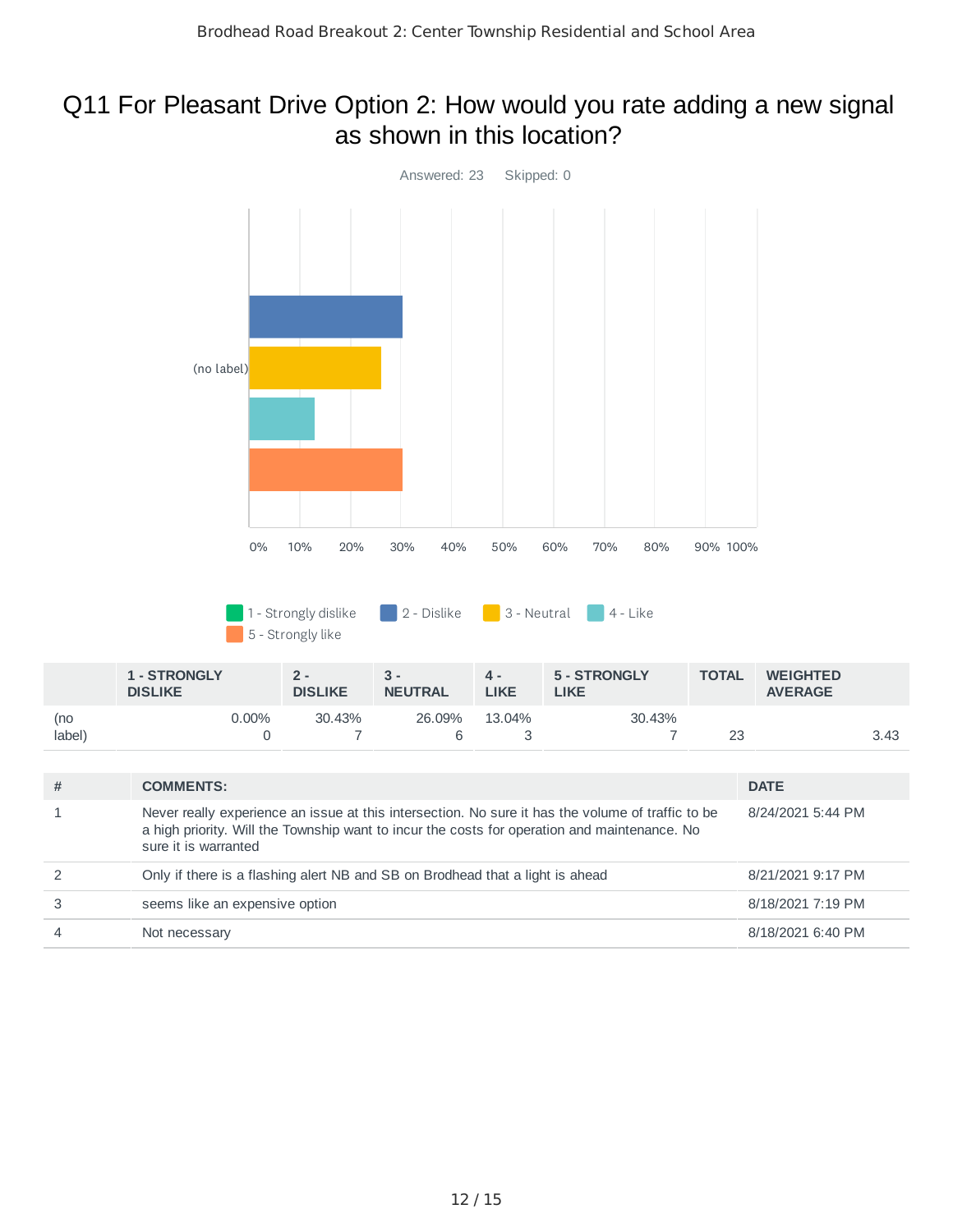#### Q12 For Pleasant Drive Option 2: How would you rate softening the radii of the slip ramps to calm traffic?

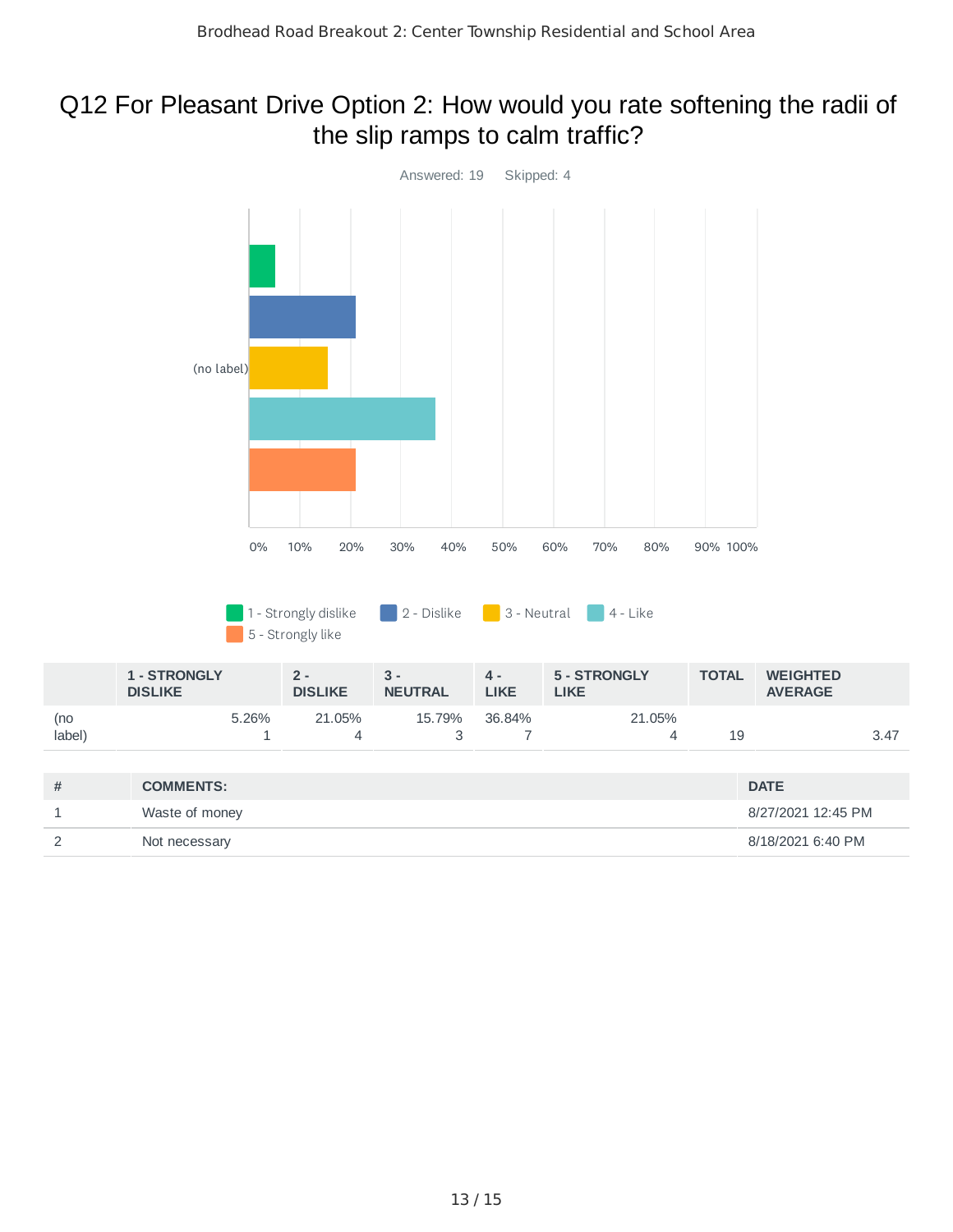#### Q13 For Pleasant Drive Option 3: How would you rate the roundabout option as shown with bypass lanes?



|                | and help limit the number of additional traffic lights along the corridor.                                                          |                   |
|----------------|-------------------------------------------------------------------------------------------------------------------------------------|-------------------|
| 3              | This can be an excellant long-term solution. It moves the traffic, and actually calms/slows<br>down the traffic as well. I Love it! | 8/24/2021 5:44 PM |
| $\overline{4}$ | Best option in my opinion                                                                                                           | 8/18/2021 7:11 PM |
| 5              | This would be more attractive than the current intersection                                                                         | 8/18/2021 6:40 PM |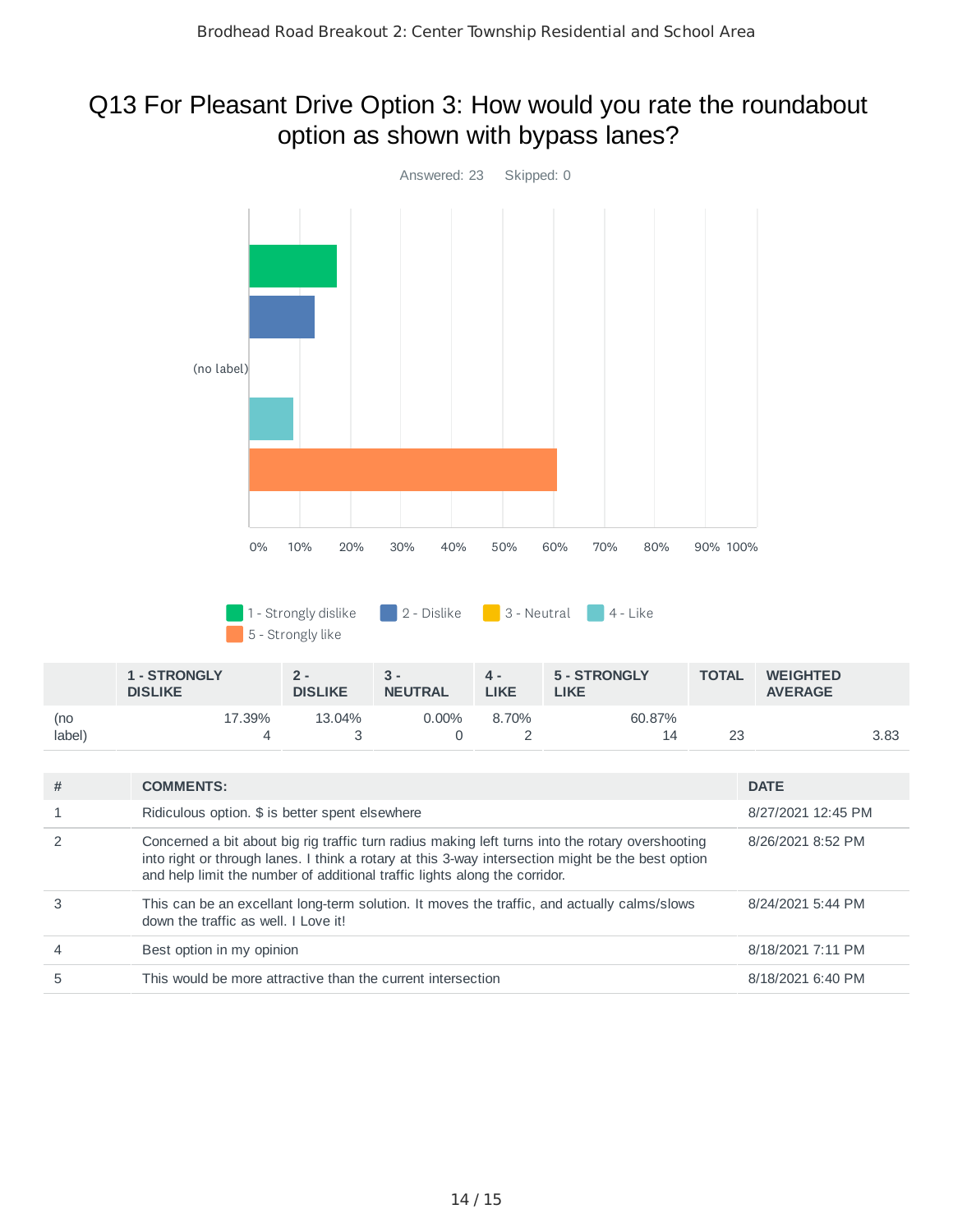## Q14 Do you have any other specific concerns or suggestions?

Answered: 5 Skipped: 18

| # | <b>RESPONSES</b>                                                                                                                                                                                                 | <b>DATE</b>        |
|---|------------------------------------------------------------------------------------------------------------------------------------------------------------------------------------------------------------------|--------------------|
|   | Lower the speed limit on Brodhead Rd. 40 is too fast given all the turns and heavy traffic.                                                                                                                      | 8/27/2021 12:45 PM |
|   | I understand that some lights do need to be added along the corridor, but I am concerned with<br>adding too many, making the corridor feel more citified (like Cranberry/Rt. 228), rather than<br>suburban.      | 8/26/2021 8:52 PM  |
| 3 | N <sub>0</sub>                                                                                                                                                                                                   | 8/19/2021 9:09 PM  |
| 4 | I think as is the road handles the traffic volume well. The speed should be reduced to 35 and if<br>possible bicycle lanes / walkways should be added in both directions. The traffic should be<br>pushed to 376 | 8/19/2021 8:03 PM  |
| 5 | highway lighting / street lights drainage grates may present concerns for bicyclists                                                                                                                             | 8/18/2021 7:19 PM  |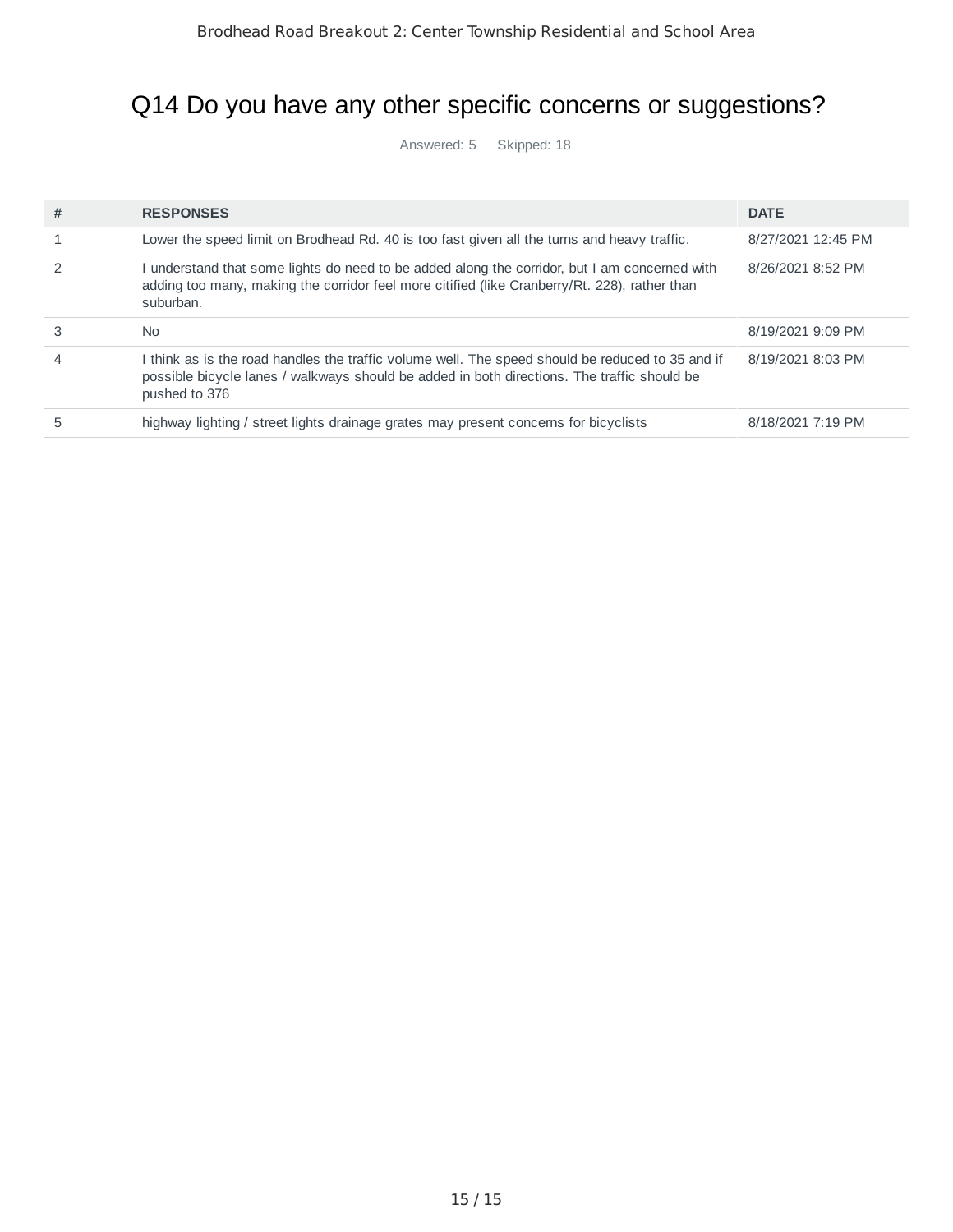#### Q1 How would you rate the realignment of Chapel Road and addition of a southbound left turn lane as shown?

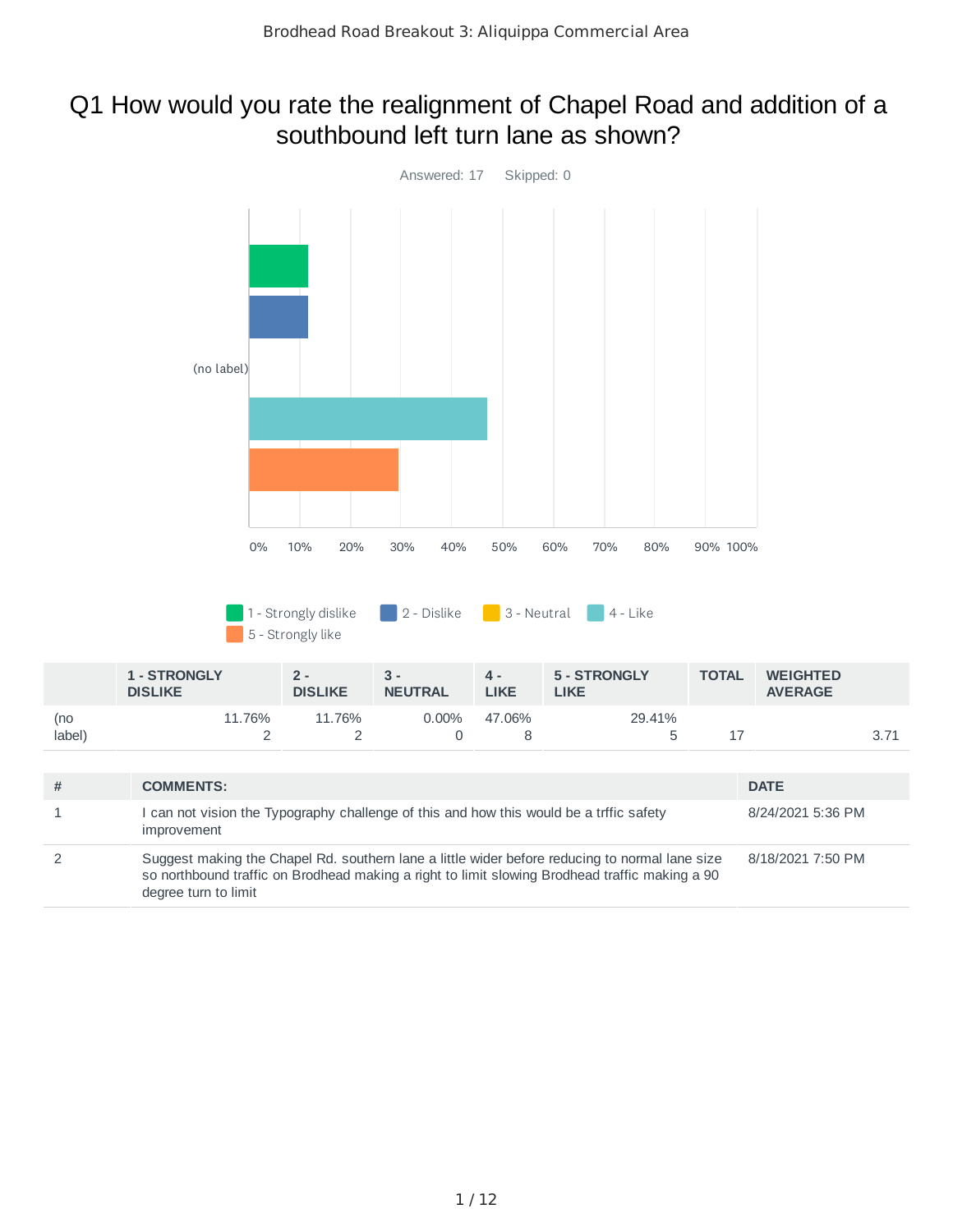#### Q2 How would you rate the addition of a bus pullout, bus shelter, sidewalk connections and crosswalks at Admiral Road?

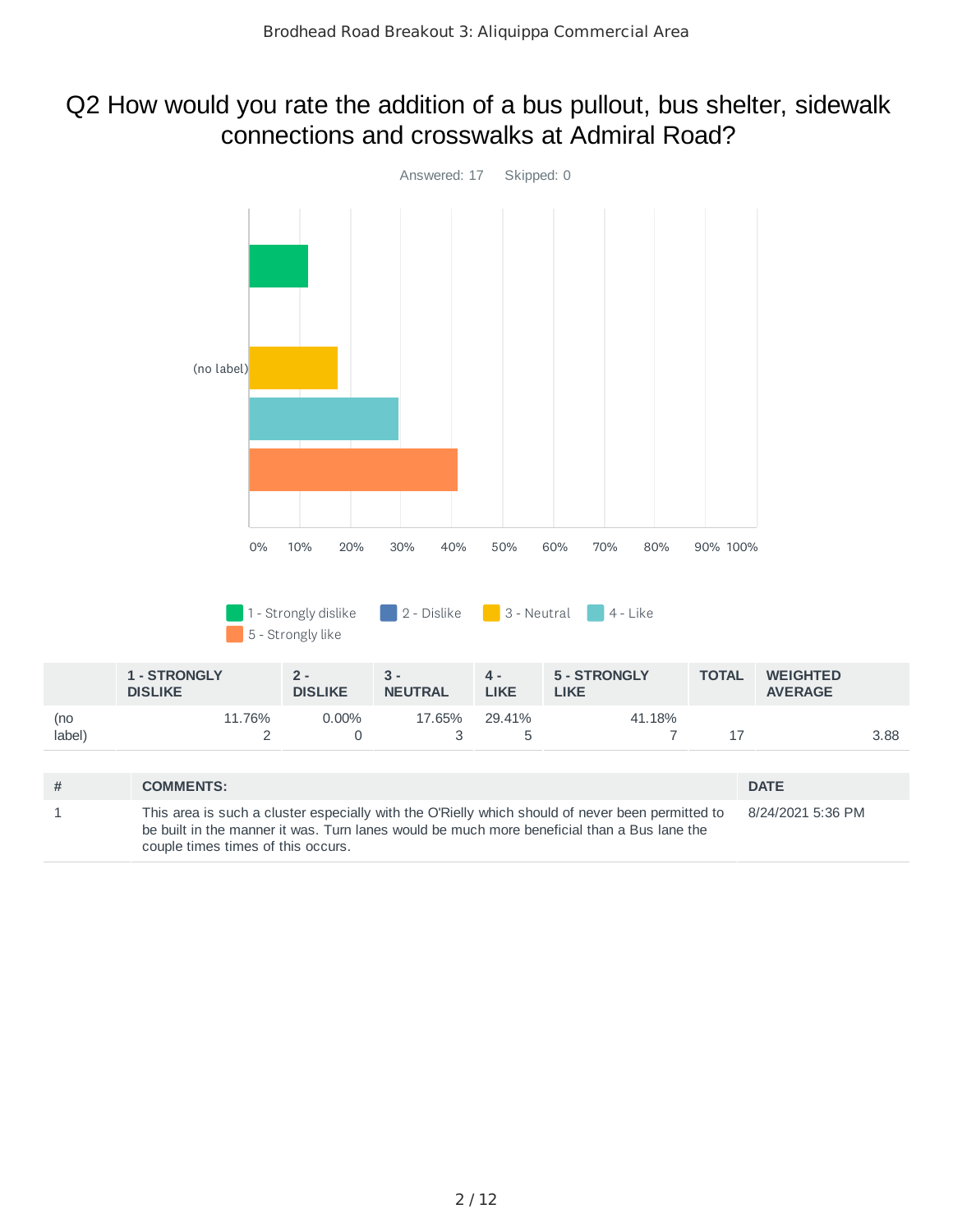#### Q3 How would you rate the "no-build" option at Mill Street/Kennedy Boulevard, in other words, keeping things as they are now?

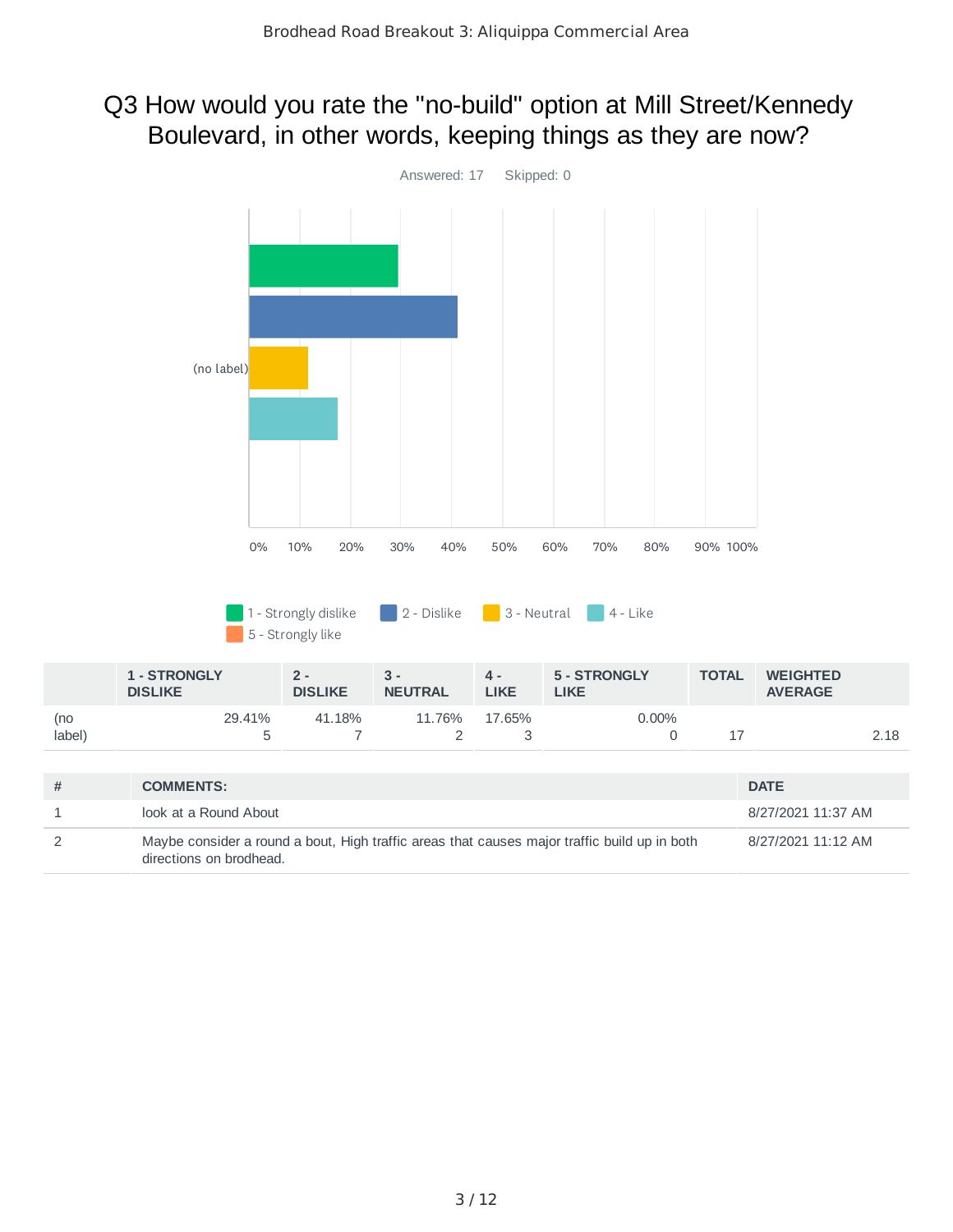Q4 How would you rate optimizing the traffic signal phasing at Mill/Kennedy by removing split phase? (Split phase refers to assigning the right-of-way sequentially to the two opposing approaches.)

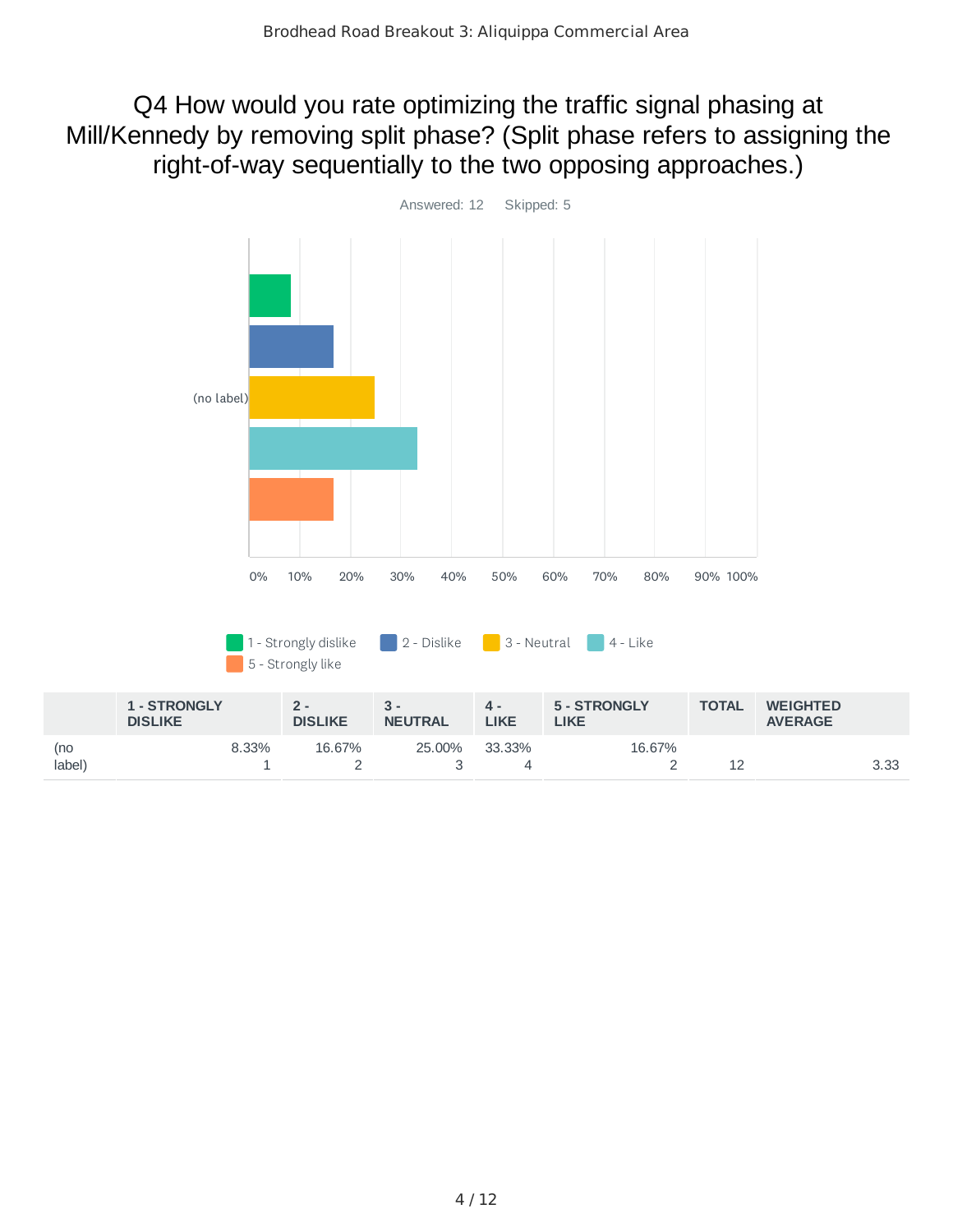#### Q5 For Option 2 at Mill/Kennedy: How would you rate the lane restriping and sidewalk additions as shown?

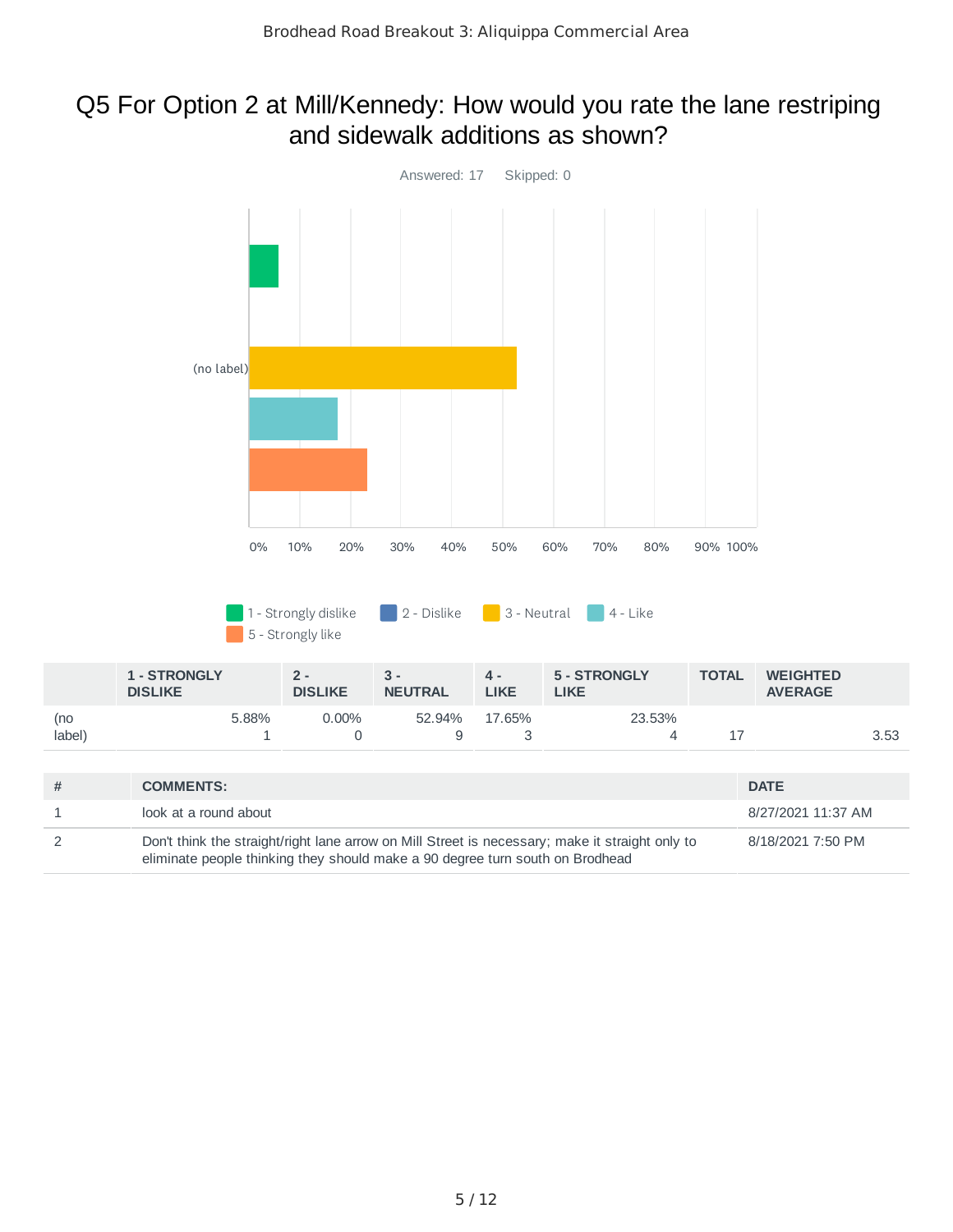#### Q6 For Option 3 at Mill/Kennedy: How would you rate the reduction of eastbound and westbound through lanes as shown for traffic calming and the addition of bike lanes?



|               | <b>1 - STRONGLY</b><br><b>DISLIKE</b> | $2 -$<br><b>DISLIKE</b> | д.<br>LIKE<br><b>NEUTRAL</b> |        | 5 - STRONGLY<br><b>LIKE</b> | <b>TOTAL</b> | <b>WEIGHTED</b><br><b>AVERAGE</b> |  |
|---------------|---------------------------------------|-------------------------|------------------------------|--------|-----------------------------|--------------|-----------------------------------|--|
| (no<br>label) | 29.41%                                | 29.41%                  | 5.88%                        | 11.76% | 23.53%                      |              |                                   |  |

| # | <b>COMMENTS:</b>                                                   | <b>DATE</b>        |
|---|--------------------------------------------------------------------|--------------------|
|   | look at a round about                                              | 8/27/2021 11:37 AM |
|   | Bike lanes need to be extended Mill Street as well                 | 8/24/2021 5:36 PM  |
| 3 | Not in favor of bike lanes on this road                            | 8/19/2021 4:44 PM  |
|   | Would rather have sidewalks rather than bike lanes                 | 8/18/2021 7:50 PM  |
| 5 | Bike lane seems quite unneccessary.                                | 8/18/2021 7:22 PM  |
| 6 | remove the bike lanes and make them sidewalks down to franklin ave | 8/18/2021 7:16 PM  |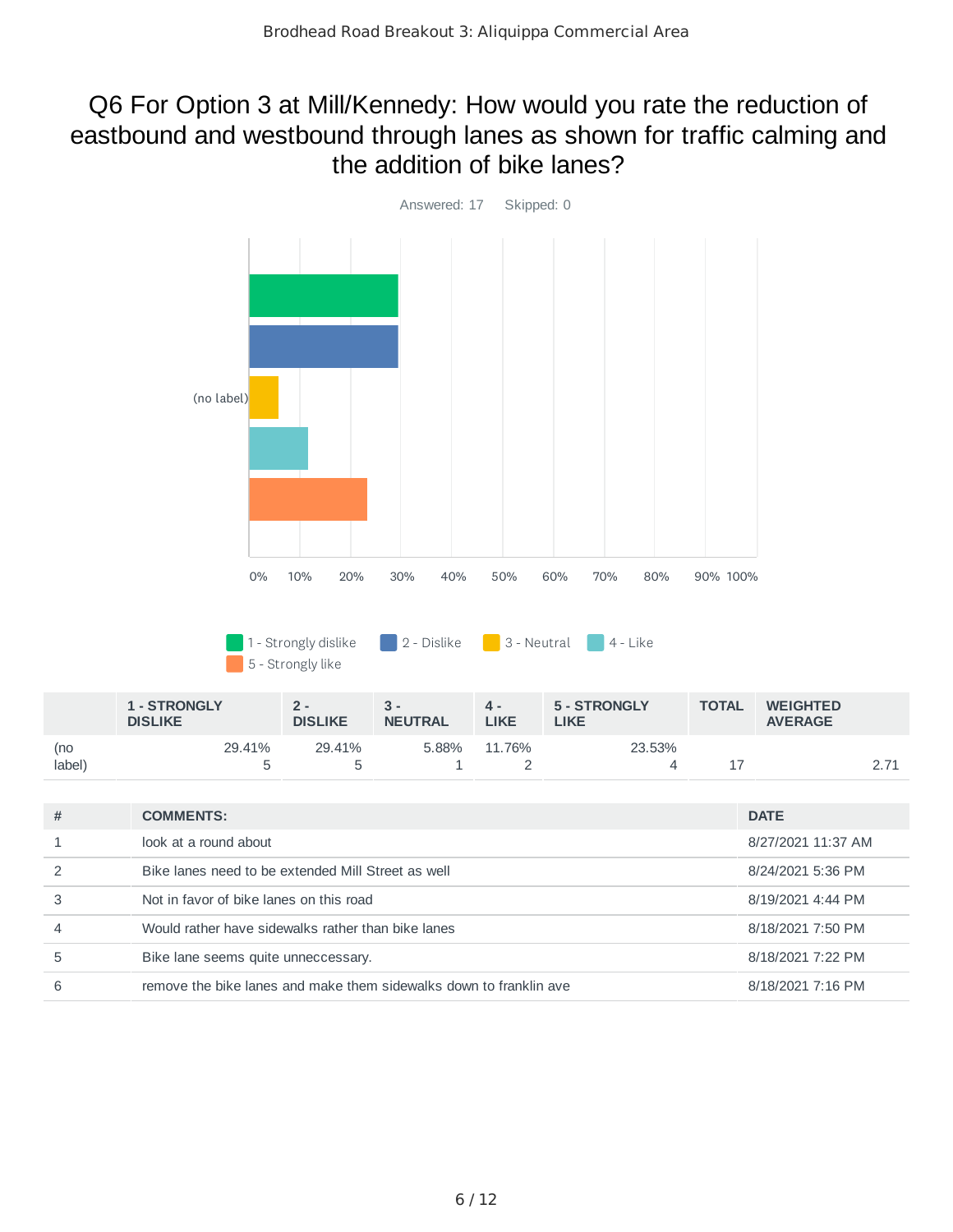#### Q7 For Option 4 at Mill/Kennedy: How would you rate this configuration, which keeps through-lanes and adds turn lanes?



5 Like, but seems difficult to implement. 8/18/2021 7:22 PM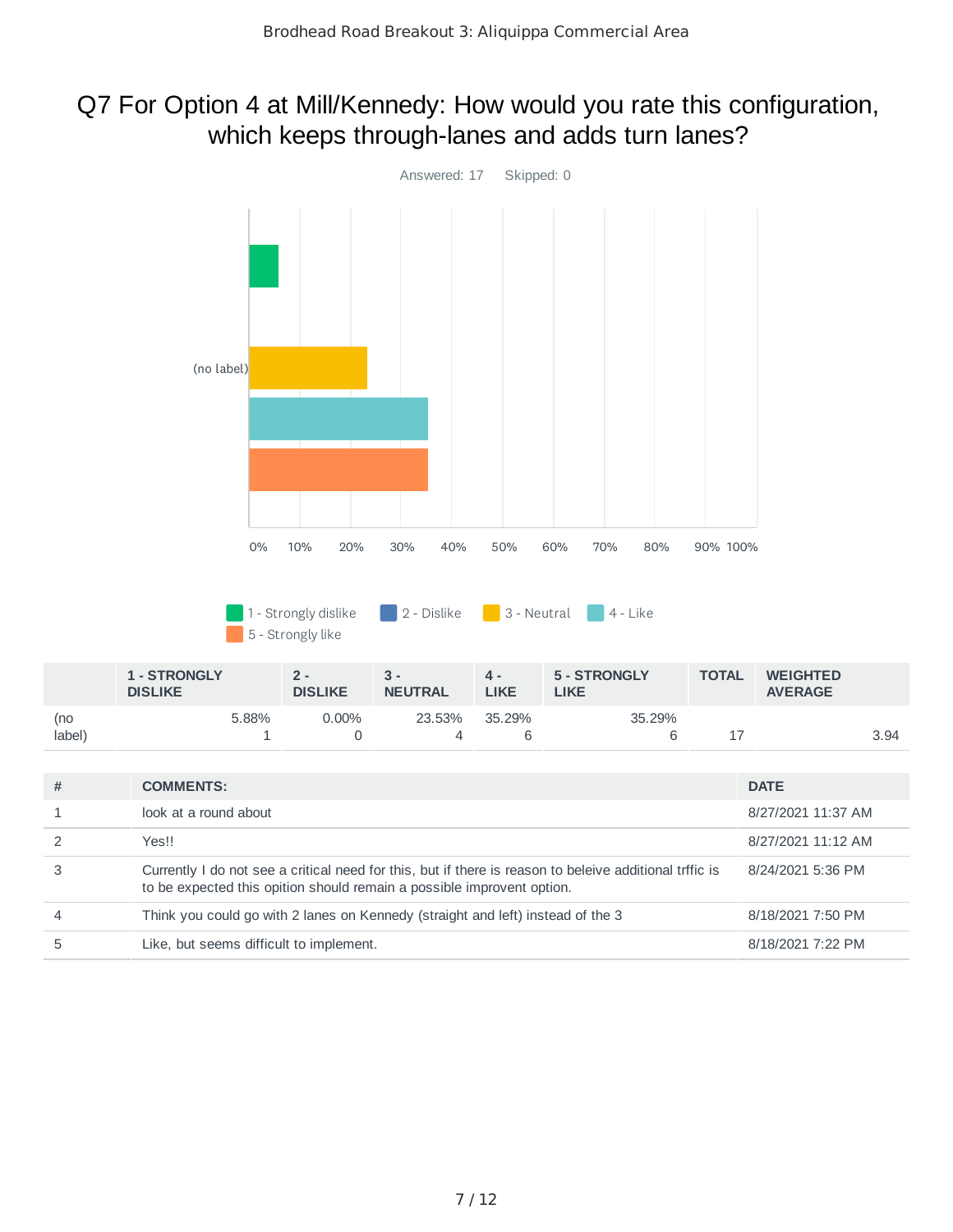#### Q8 How would you rate the addition of a southbound left turn lane and signal retiming at Sheffield Road?

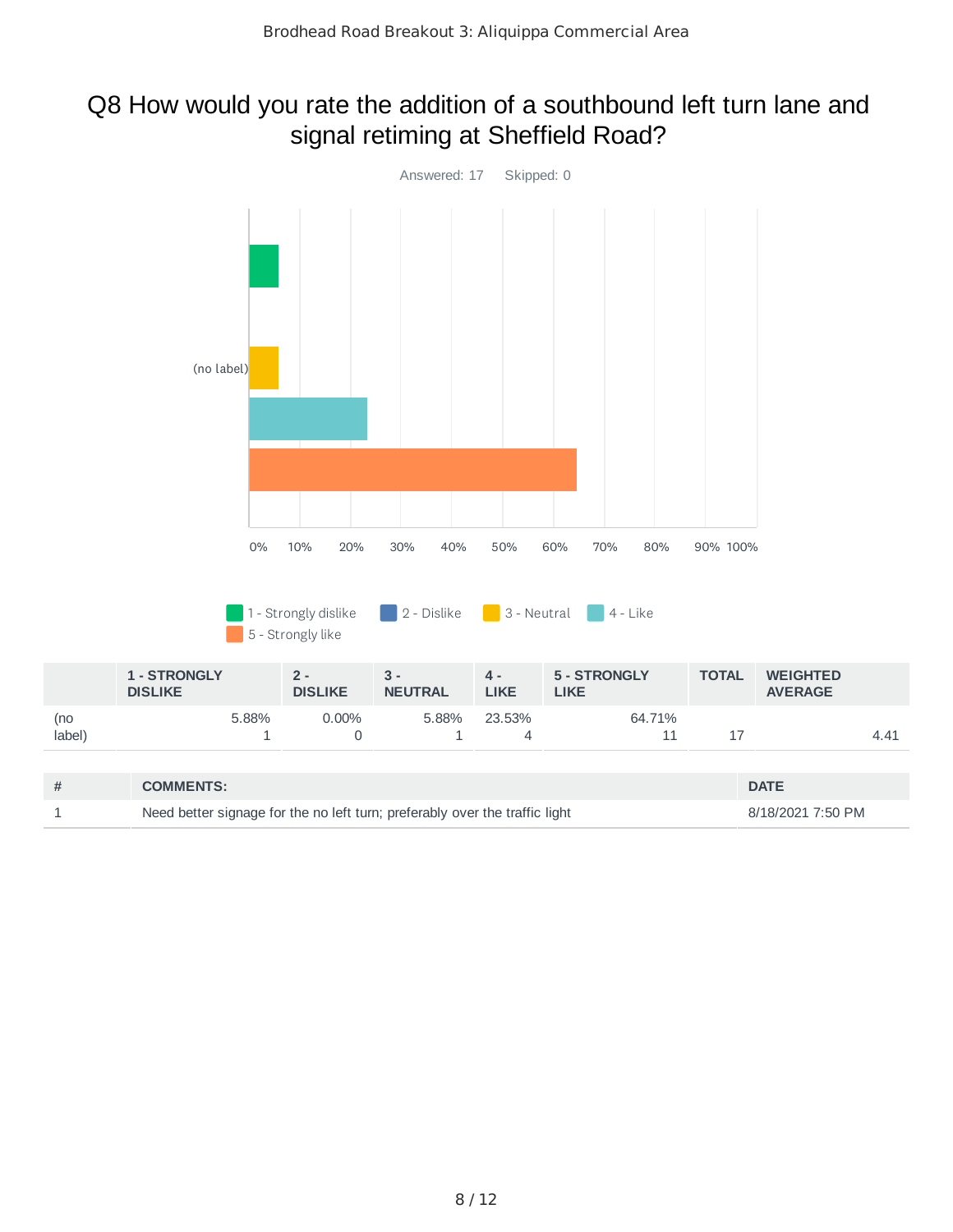#### Q9 How would you rate improvements suggested for 20th Street, including adding lighted chevrons and high-visibility lanes, enhanced markings and guiderail delineation and cutting back vegetation?



| <b>COMMENTS:</b>                                                                                                                                                                              | <b>DATE</b>       |
|-----------------------------------------------------------------------------------------------------------------------------------------------------------------------------------------------|-------------------|
| Long overdue. Pulling out from 20th St in either direction needs worked on also. The stop sign<br>sits back too far and need to stop twice. Difficult making a turn as not a clean sight line | 8/23/2021 9:37 AM |
| Really like increasing the visibility cutting back slope/vegetation and chevrons                                                                                                              | 8/18/2021 7:50 PM |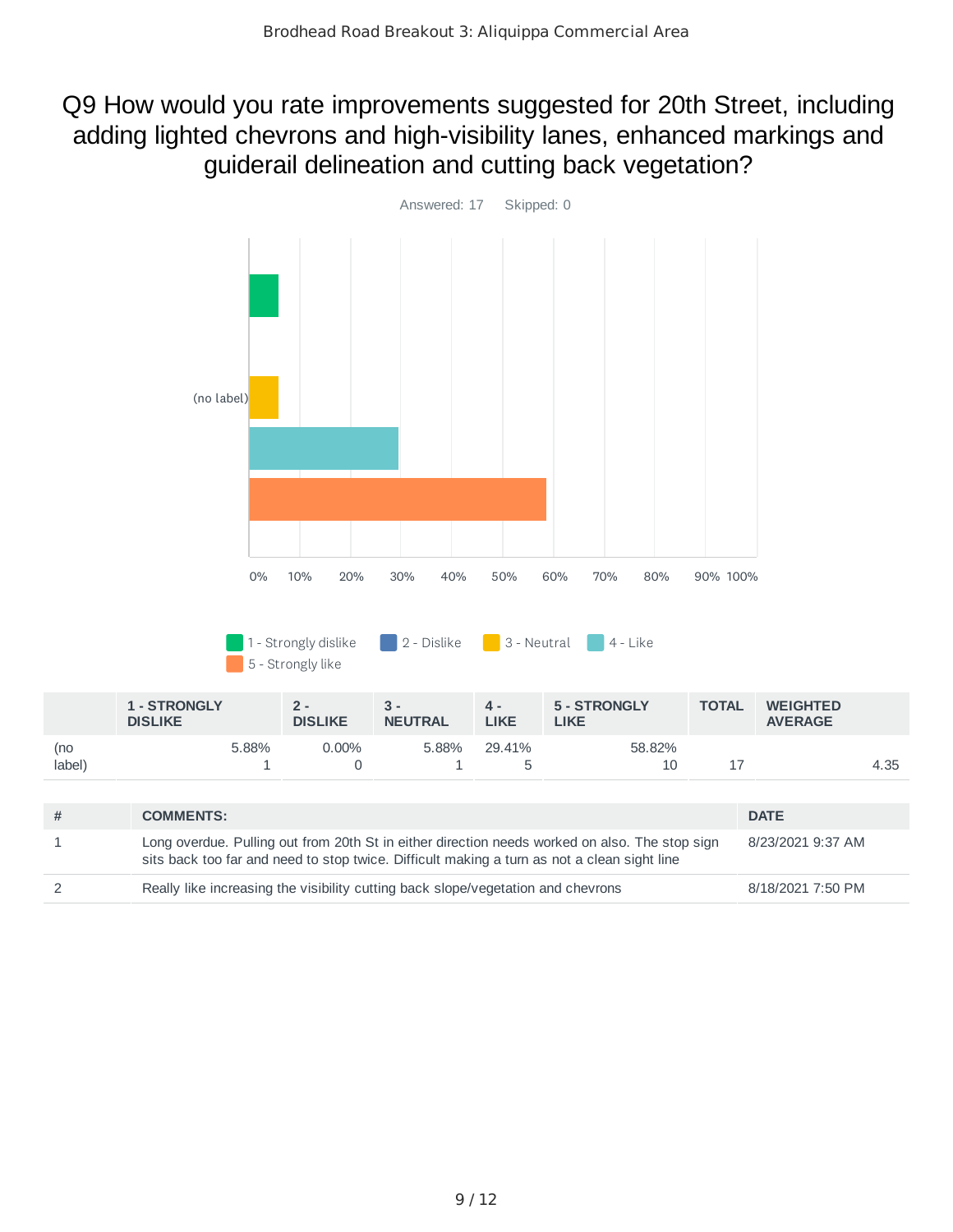Q10 Making room to add roadway features can be challenging in a dense built environment like the one that exists in Aliquippa's business district. Given the estimated impact envelopes of the typical sections (in other words, the amount of clearance required to add a more consistent road shoulder, sidewalk and/or turn lane) how would you rate the following configurations? They are in order of least impact to greatest.

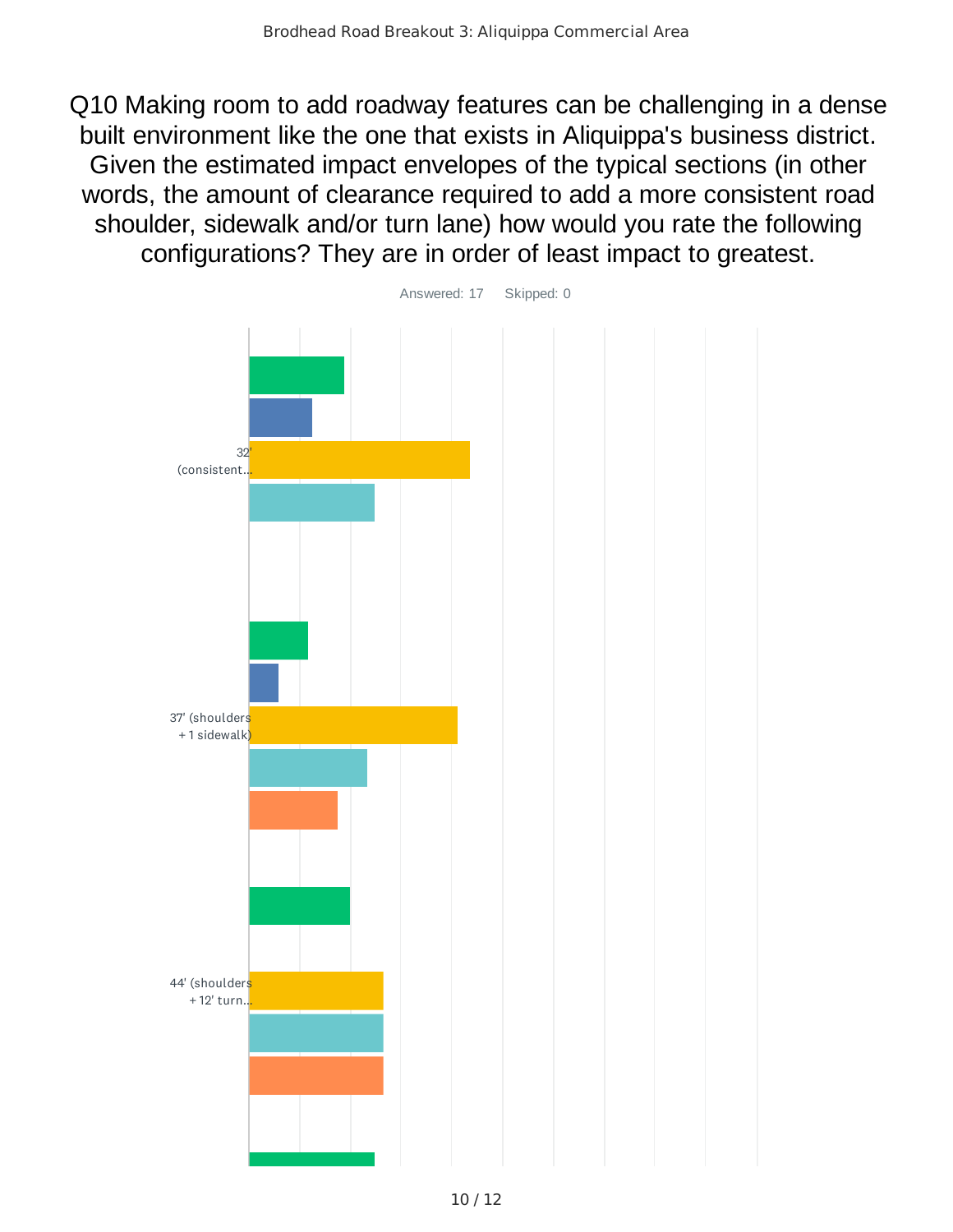

#### Brodhead Road Breakout 3: Aliquippa Commercial Area

1 - Strongly dislike  $\begin{array}{|c|c|c|c|c|}\hline 2 & - & D is \end{array}$  Dislike  $\begin{array}{|c|c|c|c|c|}\hline 3 & - & N e$ utral  $\begin{array}{|c|c|c|c|}\hline 4 & - & L ike \end{array}$ 5 - Strongly like

|                                            | 1 - STRONGLY<br><b>DISLIKE</b> | $2 -$<br><b>DISLIKE</b> | $3 -$<br><b>NEUTRAL</b> | $4 -$<br><b>LIKE</b> | $5 -$<br><b>STRONGLY</b><br><b>LIKE</b> | <b>TOTAL</b> | <b>WEIGHTED</b><br><b>AVERAGE</b> |
|--------------------------------------------|--------------------------------|-------------------------|-------------------------|----------------------|-----------------------------------------|--------------|-----------------------------------|
| 32' (consistent shoulders)                 | 18.75%<br>3                    | 12.50%<br>2             | 43.75%                  | 25.00%<br>4          | $0.00\%$<br>0                           | 16           | 2.75                              |
| 37' (shoulders + 1 sidewalk)               | 11.76%                         | 5.88%                   | 41.18%                  | 23.53%<br>4          | 17.65%<br>3                             | 17           | 3.29                              |
| 44' (shoulders + 12' turn<br>lane)         | 20.00%<br>3                    | $0.00\%$<br>0           | 26.67%<br>4             | 26.67%<br>4          | 26.67%<br>4                             | 15           | 3.40                              |
| 54' (shoulders, sidewalk and<br>turn lane) | 25.00%<br>4                    | $0.00\%$<br>0           | 25.00%<br>4             | 25.00%<br>4          | 25.00%<br>4                             | 16           | 3.25                              |

| <b>COMMENTS:</b>                                                                                                                                               | <b>DATE</b>       |
|----------------------------------------------------------------------------------------------------------------------------------------------------------------|-------------------|
| Too much impact to the businesses that already have hard to navigate parking lots                                                                              | 8/27/2021 7:59 AM |
| Something needs done in this area, and unfortunatel it may require the taking of several<br>properties. I just don't know what the solution or easy answer is. | 8/24/2021 5:36 PM |
| Again this area is overdue for upgrade                                                                                                                         | 8/23/2021 9:37 AM |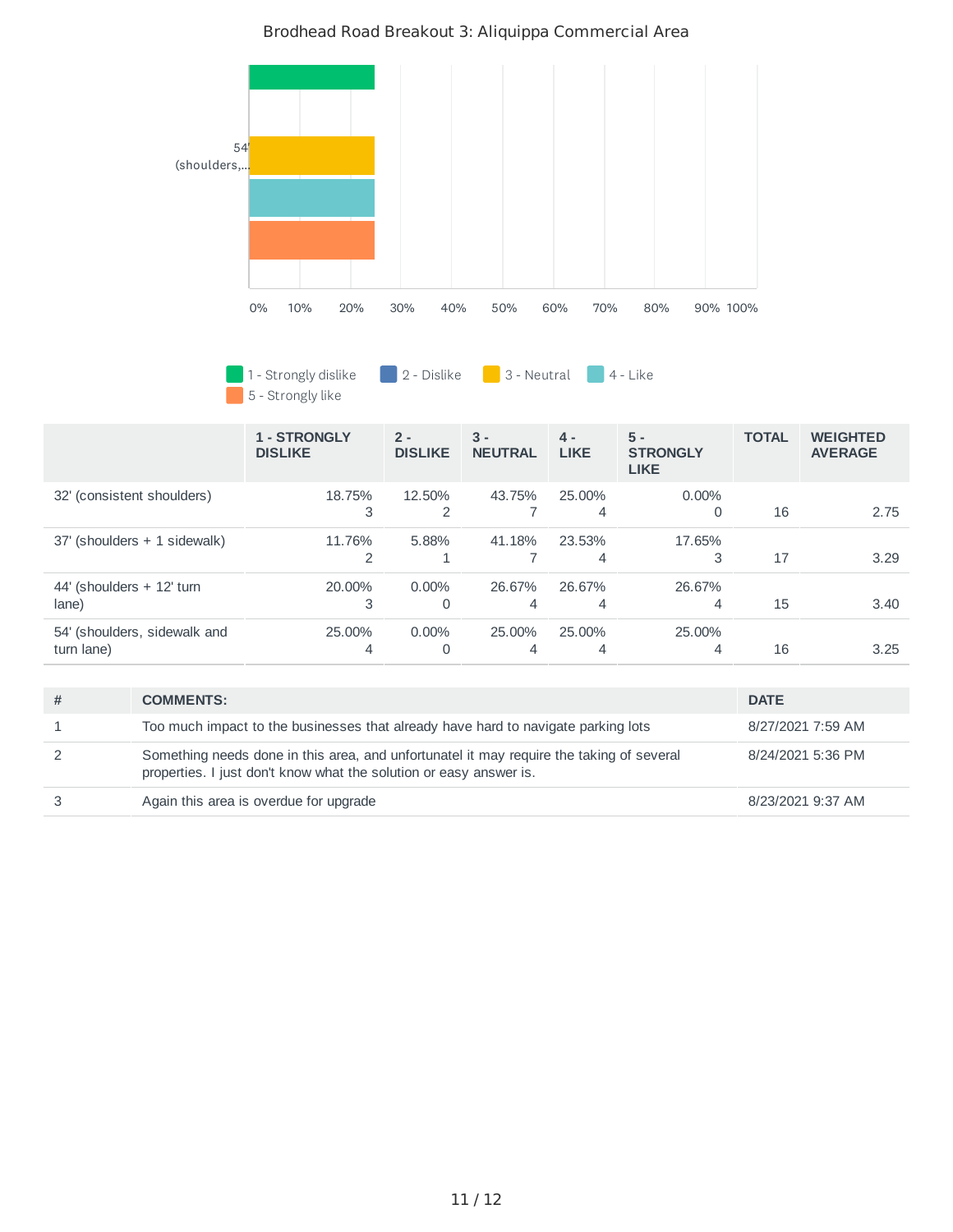## Q11 Do you have any other specific concerns or suggestions?

Answered: 7 Skipped: 10

| # | <b>RESPONSES</b>                                                                                                                                                                                                                                                                                                                                                                                                                                                                                                                                                                                                                                                                                                                                                            | <b>DATE</b>       |
|---|-----------------------------------------------------------------------------------------------------------------------------------------------------------------------------------------------------------------------------------------------------------------------------------------------------------------------------------------------------------------------------------------------------------------------------------------------------------------------------------------------------------------------------------------------------------------------------------------------------------------------------------------------------------------------------------------------------------------------------------------------------------------------------|-------------------|
|   | Really like the idea of a left turn lane from Broadhead to Main St. I wonder if traffic patterns<br>would support a traffic light at that intersection-very challenging to make turns during high<br>traffic times.                                                                                                                                                                                                                                                                                                                                                                                                                                                                                                                                                         | 8/27/2021 7:59 AM |
| 2 | Look at constructing a center turn lane from hospital dr to Kane rd with painted left turn lanes<br>at Sheffield rd. There is potential for development at the old Aliquippa hospital site. I believe<br>this entire area is in a metropolitan area therefore a 10' center lane would be allowed and<br>shoulders eliminated placing curb or curb gutters instead and possibly allowing for sidewalk on<br>one side. The signals at mill st intersection and Sheffield rd need coordinated. Left turn traffic<br>to mill st backs up through Sheffield intersection. There was a similar study of this entire<br>corridor I believe back in the 1970's called a TOPICS study. Very little if anything came about<br>with that study. I am a retired PennDOT design employee | 8/26/2021 7:38 PM |
| 3 | when will all this take place and where is the money coming from to pay for all these<br>improvements.                                                                                                                                                                                                                                                                                                                                                                                                                                                                                                                                                                                                                                                                      | 8/26/2021 7:04 PM |
| 4 | These are all good ideas. Appreciate being part of this process.                                                                                                                                                                                                                                                                                                                                                                                                                                                                                                                                                                                                                                                                                                            | 8/23/2021 9:37 AM |
| 5 | Would like to see sidewalks on at least one side of Brodhead anywhere they can happen to<br>increase safety for school bus stops and pedestrian safety.                                                                                                                                                                                                                                                                                                                                                                                                                                                                                                                                                                                                                     | 8/18/2021 7:50 PM |
| 6 | Illegal left turns on Sheffield from Brodhead Road. Dangerous left turns through business<br>parking lots to avoid Brodhead / Mill Street Intersection Northbound.                                                                                                                                                                                                                                                                                                                                                                                                                                                                                                                                                                                                          | 8/18/2021 7:22 PM |
|   | a turning lane from brodhead to main street.                                                                                                                                                                                                                                                                                                                                                                                                                                                                                                                                                                                                                                                                                                                                | 8/18/2021 7:16 PM |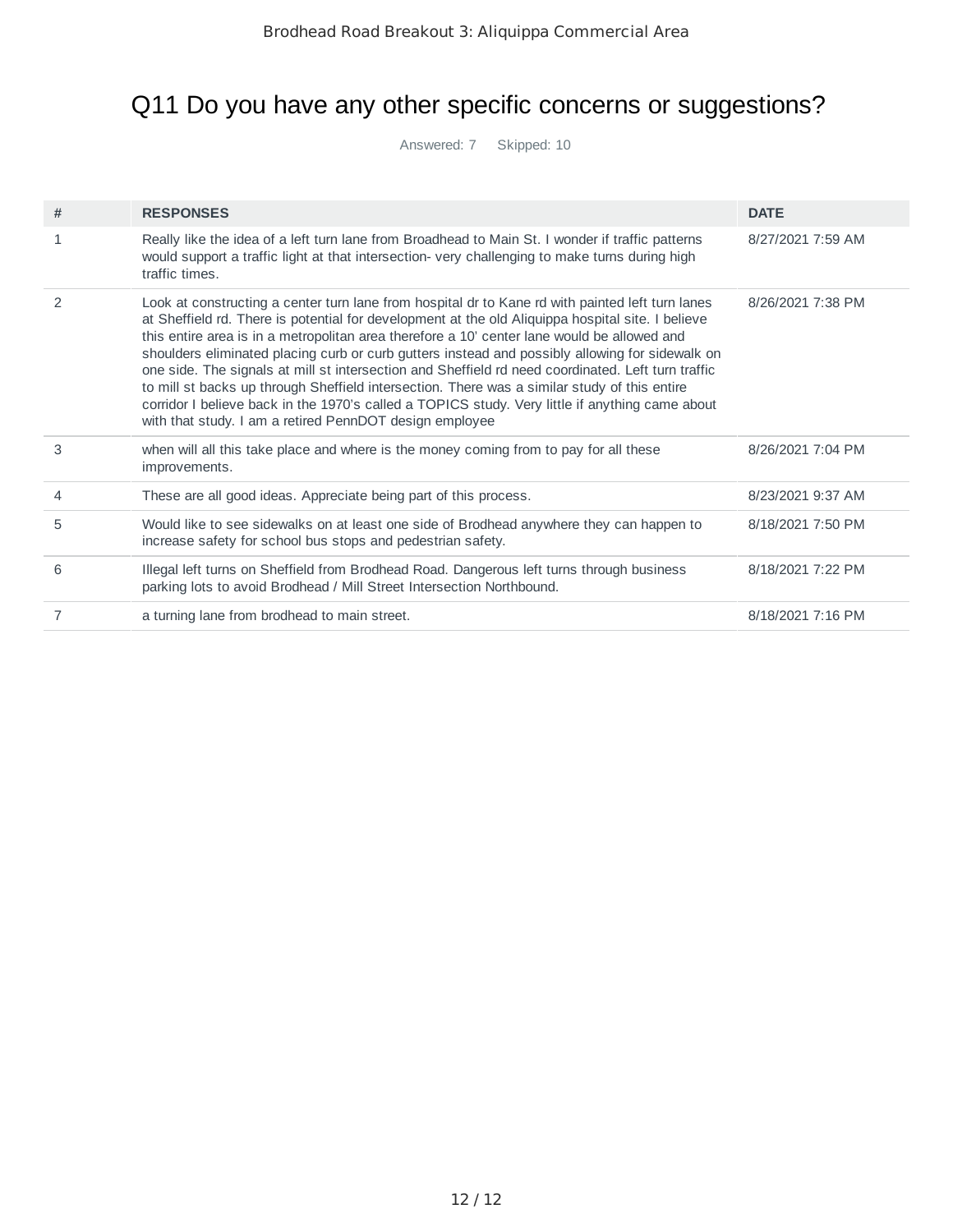Q1 How would you rate the reconfiguration of the intersection of Laird Avenue with Brodhead Road as shown below? This adds a left turn lane to Laird from westbound Brodhead and makes southbound Laird right-in/rightout only. There would be no through-traffic on Laird across Brodhead; missing movements would be rerouted to Longvue Avenue.



| 1 - Strongly dislike | $\sqrt{2}$ - Dislike | 3 - Neutral | $4$ - Like |
|----------------------|----------------------|-------------|------------|
| 5 - Strongly like    |                      |             |            |

|                | <b>1 - STRONGLY</b><br><b>DISLIKE</b> | 2 -<br><b>DISLIKE</b> | 3 -<br><b>NEUTRAL</b> | д.<br><b>LIKE</b> | 5 - STRONGLY<br><b>LIKE</b> | <b>TOTAL</b> | <b>WEIGHTED</b><br><b>AVERAGE</b> |      |
|----------------|---------------------------------------|-----------------------|-----------------------|-------------------|-----------------------------|--------------|-----------------------------------|------|
| (no<br>(label) | 26.67%                                | 0.00%                 | 26.67%                | 33.33%            | 13.33%                      | 15           |                                   | 3.07 |

| # | <b>COMMENTS:</b>                                                                                                                                                                                                                                                                                                                                                                                                         | <b>DATE</b>       |
|---|--------------------------------------------------------------------------------------------------------------------------------------------------------------------------------------------------------------------------------------------------------------------------------------------------------------------------------------------------------------------------------------------------------------------------|-------------------|
|   | THis would impact School Buses 9 months of the year as they would not be able to exit<br>directly across Brodhead when leaving the school. They would have to make a loop. I would<br>definately run this past the School District Transit for an opinion. It definately improves the                                                                                                                                    | 8/24/2021 4:24 PM |
|   | Waste of money                                                                                                                                                                                                                                                                                                                                                                                                           | 8/19/2021 4:54 PM |
| 3 | This change would need to include modification to Circle/Laird as cars and busses exit Jr. High;<br>would need to have a traffic flow decision for Longvue and/or Shopping Center as well. This<br>change can not happen without addressing impacts. The school's transportation dept needs to<br>provide input since they will be impacted with Jr.High/High School/Hopewell Elementary. The<br>change is good, though. | 8/18/2021 8:07 PM |
|   | This has a very negative impact on HASD school bus routes unless there is another good plan<br>in place to alleviate the traffic from the one-way on the southbound side of Laird traffic coming<br>from Circle Drive                                                                                                                                                                                                    | 8/18/2021 8:01 PM |
| 5 | I'm familiar with the idea of a Florida T - seems a little complicated for a somewhat                                                                                                                                                                                                                                                                                                                                    | 8/18/2021 7:10 PM |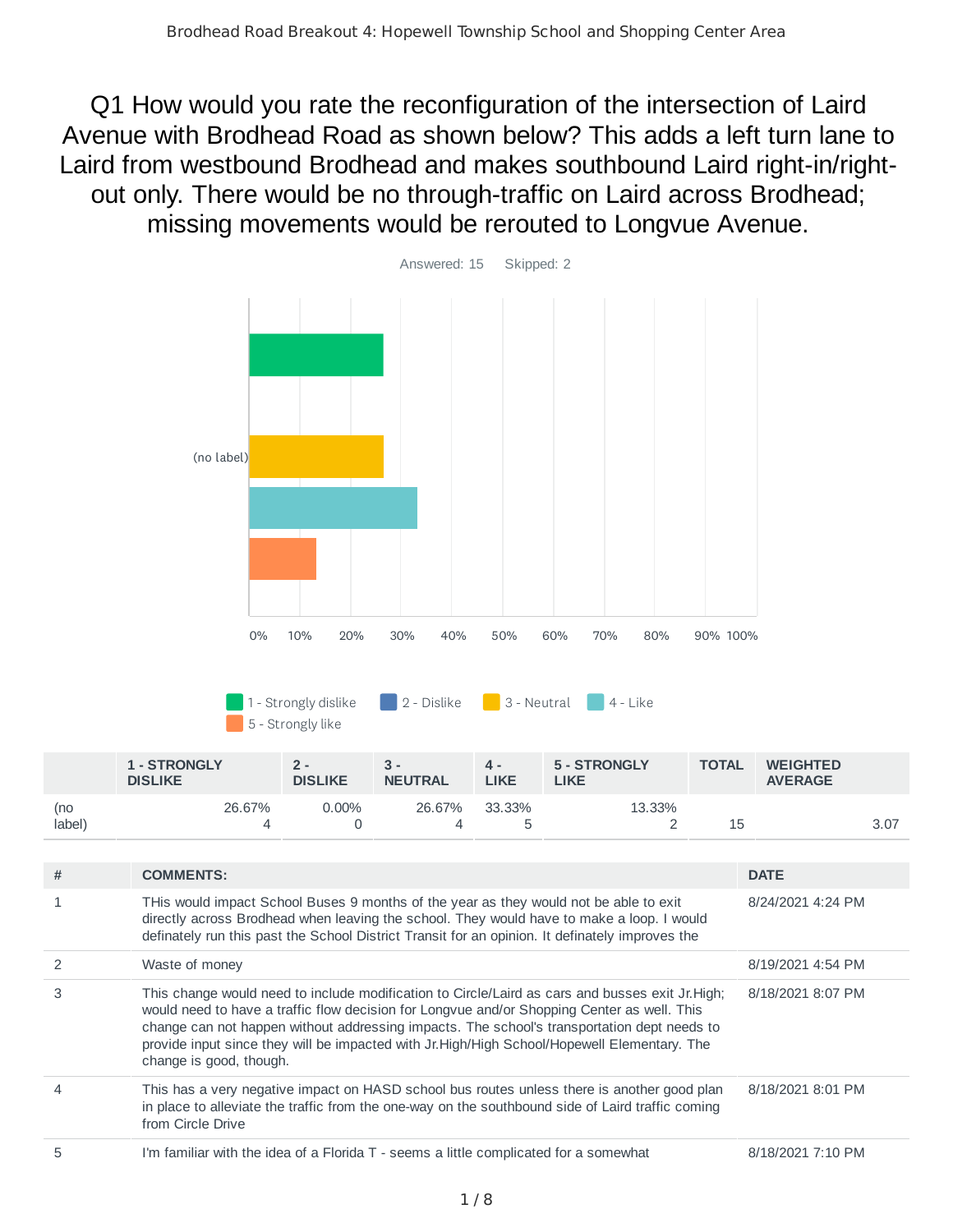residential/suburban area. Any thought given to trying to improve the roadway profile here instead to help with sight distance?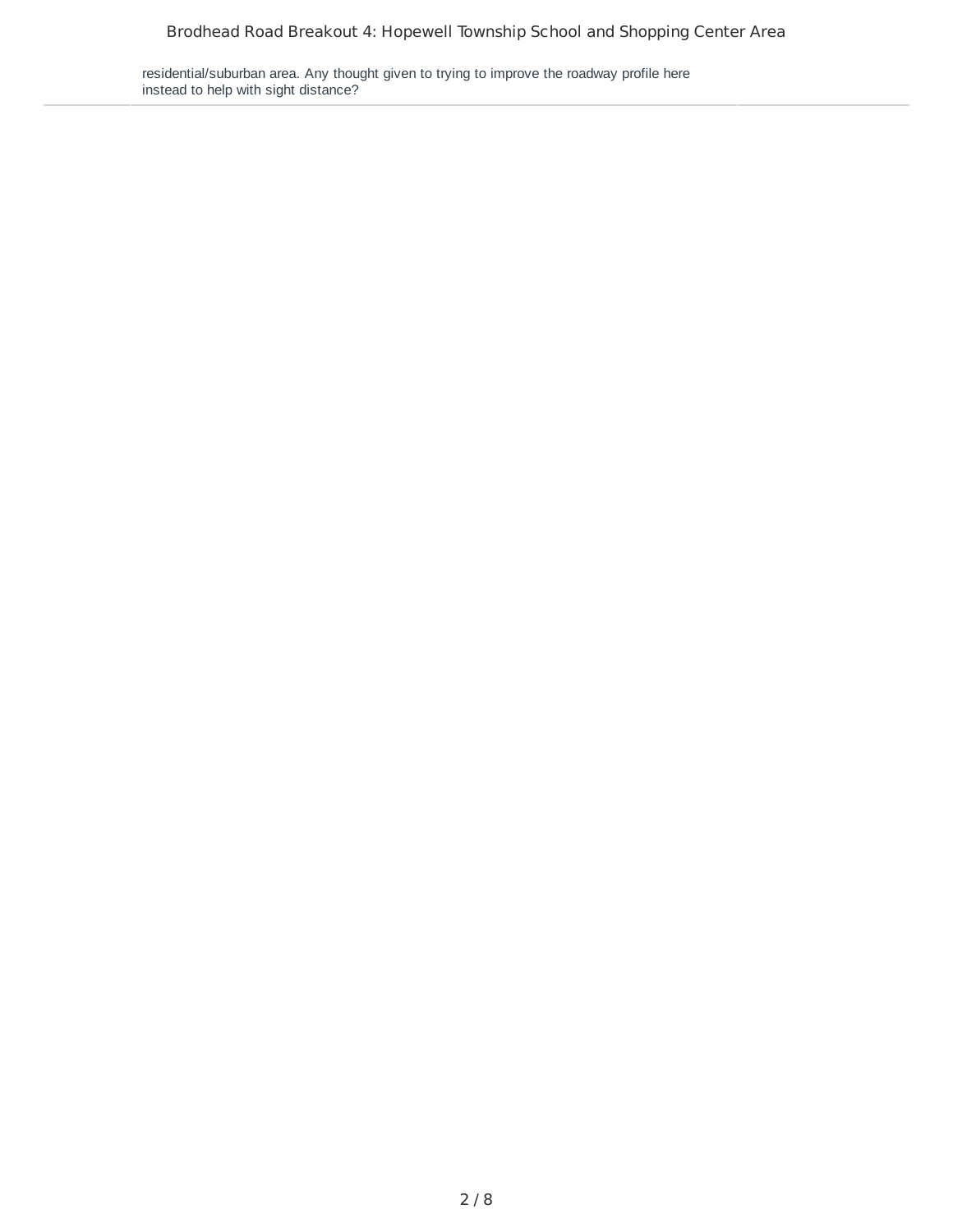#### Q2 How would you rate Option 1 for the shopping center area, installing a traffic signal at Longvue Ave?



| 5 | The curve headed south past Jr. High would impede seeing the light. Change to Laird would          |
|---|----------------------------------------------------------------------------------------------------|
|   | help having a light here. A light here would negatively impact homes with drives so close to       |
|   | traffic light. Adding turn lanes would eliminate the unspoken rule/habit of people heading south   |
|   | wanting to turn onto Longvue letting left-turning-Longvue vehicles pull out prior to them turning. |
|   | Turn lanes without a traffic light would not be good. If Laird change is made without an easy      |
|   | way for Jr. High traffic to turn south onto Brodhead, new problems will develop.                   |
|   |                                                                                                    |

| Crosswalks would be nice for any walkers to/from the high school                                                                                                                              | 8/18/2021 8:01 PM |
|-----------------------------------------------------------------------------------------------------------------------------------------------------------------------------------------------|-------------------|
| There's a lot of traffic that runs on that road. Those people will never get out of their driveway                                                                                            | 8/18/2021 7:20 PM |
| Most useful for the school campus, but could also be good for the shopping center. Already a<br>public roadway. Given the horizontal curve, this may improve safety at this location as well. | 8/18/2021 7:10 PM |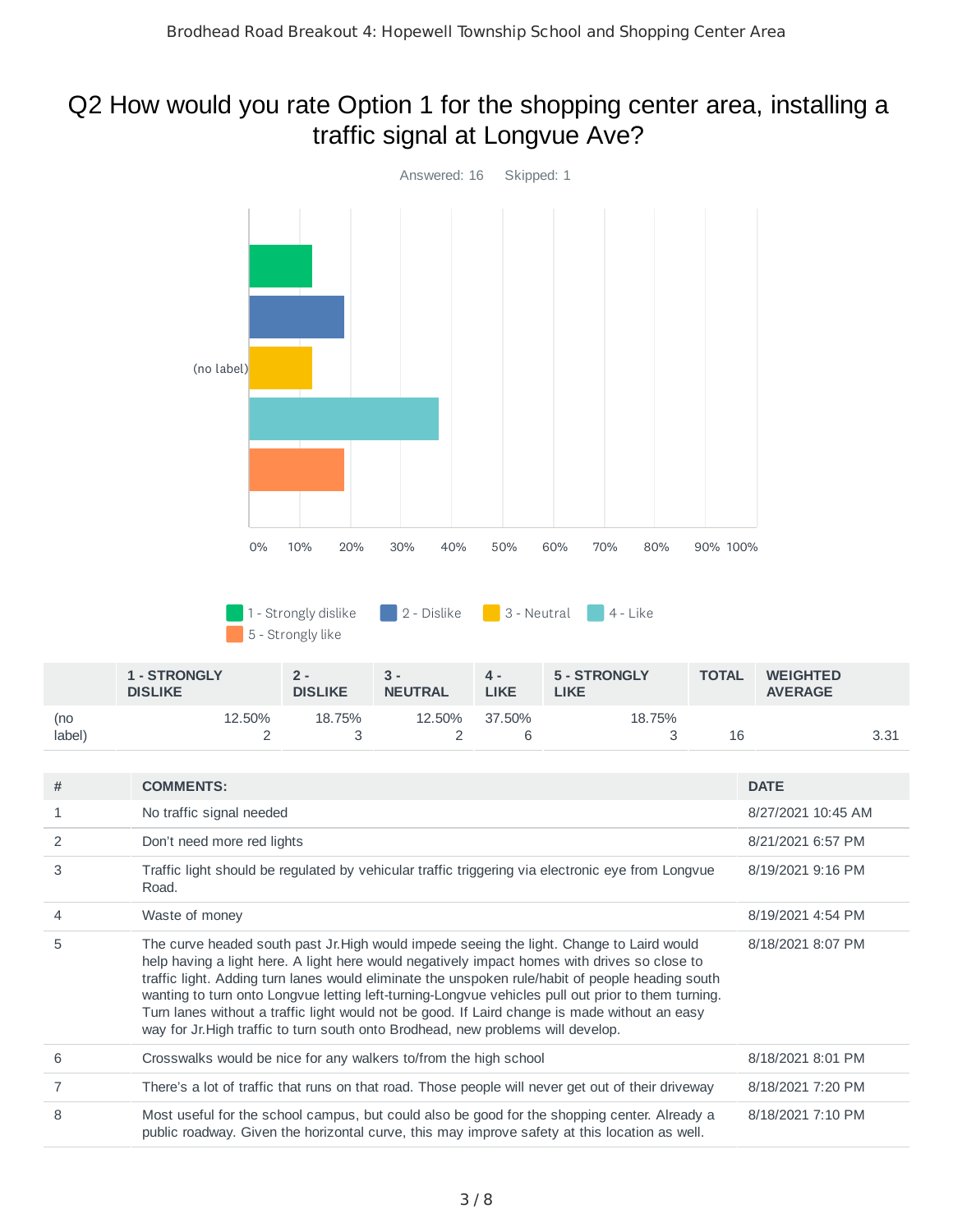#### Q3 How would you rate Option 2 for the shopping center area, installing a traffic signal at Cherry Way?



| 3              | Waste of money                                                                                                                                                                                                                                                                                                                                                                                                                                                                                             | 8/19/2021 4:54 PM |
|----------------|------------------------------------------------------------------------------------------------------------------------------------------------------------------------------------------------------------------------------------------------------------------------------------------------------------------------------------------------------------------------------------------------------------------------------------------------------------------------------------------------------------|-------------------|
| $\overline{4}$ | A traffic light here or between Fox's Pizza and old Blockbuster building (labelled here as Fox's)<br>would be wonderful. This would help accentuate the Shopping Center. As long as the private<br>roads of Washington and Cherry can be made public, this would help alleviate turning issue at<br>Longvue after Laird solution is implemented. May want to consider a similar restriction as<br>developed for Laird for Longvue if light can be placed here to keep Longvue from becoming a<br>cut-thru. | 8/18/2021 8:07 PM |
| 5              | Seems like a good central point for the shopping center. Concerns about transfer of the<br>roadway. Not as useful for the school.                                                                                                                                                                                                                                                                                                                                                                          | 8/18/2021 7:10 PM |

(no label)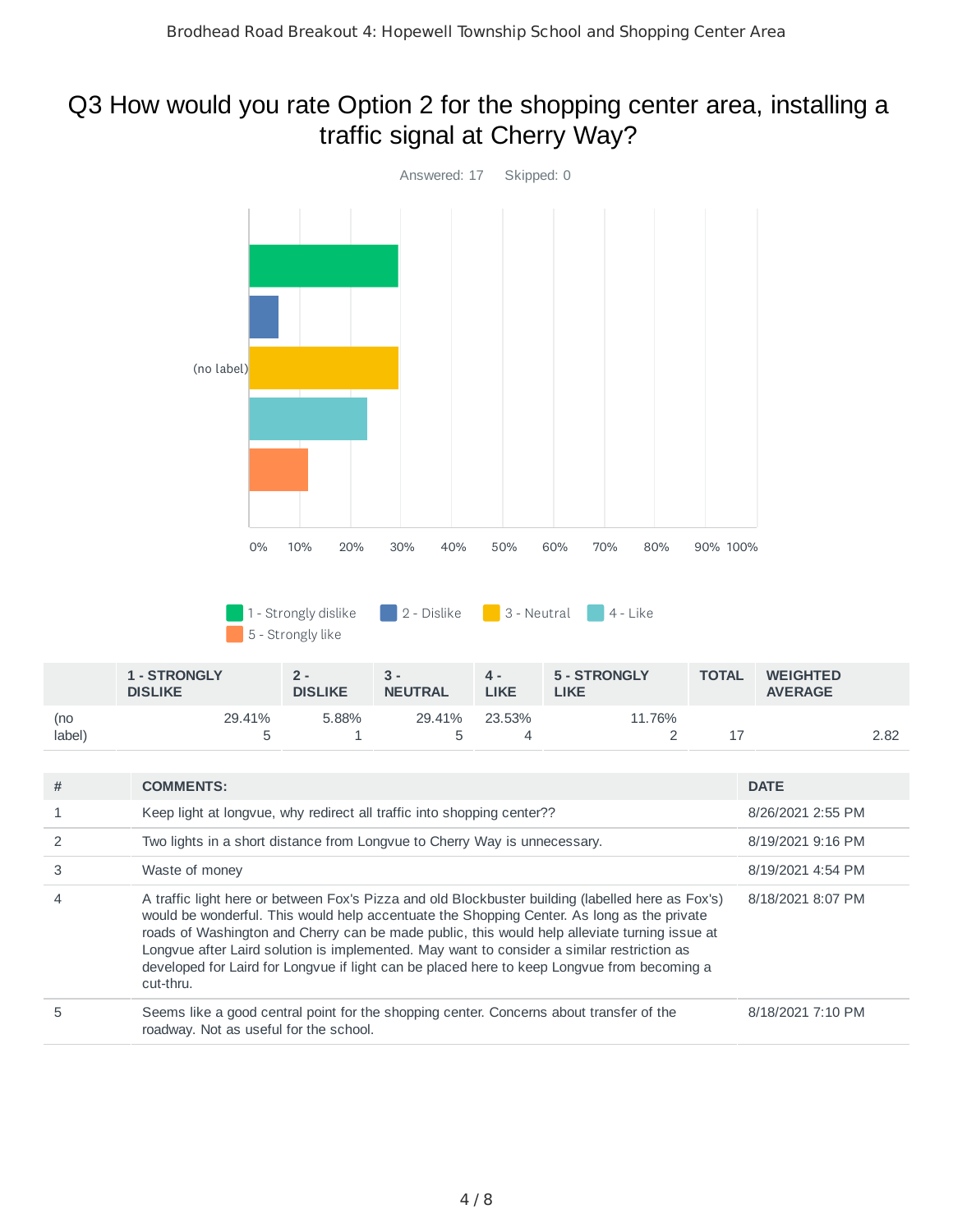#### Q4 How would you rate Option 3 for the shopping center area, installing a traffic signal at the Hopewell Shopping Center entrance?



|               | <b>1 - STRONGLY</b><br><b>DISLIKE</b> | 2 -<br><b>DISLIKE</b> | <b>NEUTRAL</b> | д.<br><b>LIKE</b> | 5 - STRONGLY<br><b>LIKE</b> | <b>TOTAL</b> | <b>WEIGHTED</b><br><b>AVERAGE</b> |      |
|---------------|---------------------------------------|-----------------------|----------------|-------------------|-----------------------------|--------------|-----------------------------------|------|
| (no<br>label) | 31.25%                                | 37.50%                | 12.50%         | 18.75%            | 0.00%                       | 16           |                                   | 2.19 |

| # | <b>COMMENTS:</b>                                                                                                                                                                                                                                                                                                                     | <b>DATE</b>       |
|---|--------------------------------------------------------------------------------------------------------------------------------------------------------------------------------------------------------------------------------------------------------------------------------------------------------------------------------------|-------------------|
| 1 | Longvue would be the best                                                                                                                                                                                                                                                                                                            | 8/26/2021 2:55 PM |
| 2 | I beleive that Traffic signals in this area will cause more traffic conflicts. I beleive turn lanes<br>may be a possible solution. I think the stacking of vehicles caused by the signals is going to<br>create bigger issues from unintended consequences of installing the signals for safety reason.                              | 8/24/2021 4:24 PM |
| 3 | Same comment as #3. The shopping center isn't busy enough to warrant a traffic light. There<br>are too many storefront vacancies. Until a traffic study defines the need then don't add the<br>traffic light.                                                                                                                        | 8/19/2021 9:16 PM |
| 4 | Waste of money                                                                                                                                                                                                                                                                                                                       | 8/19/2021 4:54 PM |
| 5 | Not a good idea to have main traffic flow between parking and businesses. If this is<br>implemented with Laird/Longvue changes and this is the route people must take to go south on<br>Brodhead, they will be going through Cherry Way anyway. Shopping Center would need to<br>modify their parking lot to clearly denote roadway. | 8/18/2021 8:07 PM |
| 6 | I like this idea but my husband dislikes it. I'm not sure how much option 1 would alleviate the<br>shopping center traffic.                                                                                                                                                                                                          | 8/18/2021 8:01 PM |
|   | Too far from the school. Same concerns with the shopping center. Maybe good for the church?                                                                                                                                                                                                                                          | 8/18/2021 7:10 PM |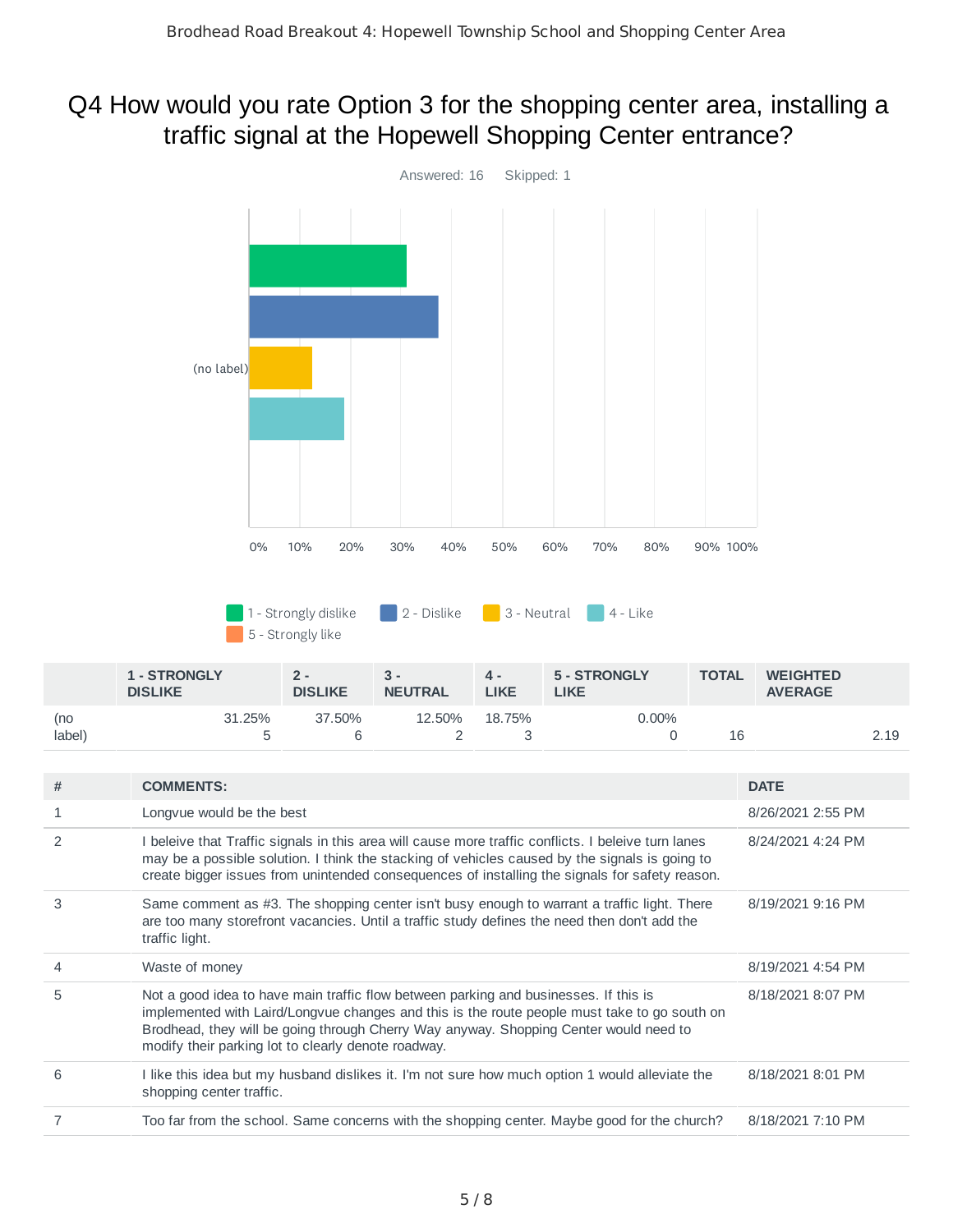#### Q5 How would you rate the importance of strengthening bicycle connections off Brodhead, such as via Longvue Ave, Laird Ave and Washington St?



|        | <b>1 - STRONGLY</b><br><b>DISLIKE</b> | 2 -<br><b>DISLIKE</b> | <b>NEUTRAL</b> | 4 -<br>LIKE | 5 - STRONGLY<br>LIKE | <b>TOTAL</b> | <b>WEIGHTED</b><br><b>AVERAGE</b> |      |
|--------|---------------------------------------|-----------------------|----------------|-------------|----------------------|--------------|-----------------------------------|------|
| (no    | 25,00%                                | 12.50%                | 12.50%         | 37.50%      | 12.50%               |              |                                   |      |
| label) |                                       |                       |                |             |                      |              |                                   | 3.00 |

| # | <b>COMMENTS:</b>                                                                                                                                                                                                                                                       | <b>DATE</b>       |
|---|------------------------------------------------------------------------------------------------------------------------------------------------------------------------------------------------------------------------------------------------------------------------|-------------------|
|   | am a strong proponent for bicycling and pedestrians connection. How about Sidewalks along<br>Brodhead Road???                                                                                                                                                          | 8/24/2021 4:24 PM |
|   | No one rides bikes on this road                                                                                                                                                                                                                                        | 8/19/2021 4:54 PM |
|   | If bicycle connections could be designed to provide walkway/bike lane between Jr. High/High<br>School/Margaret Ross Elementary, that would be used regularly by children in this walking<br>zone. Most High Schoolers go to Jr. High for after school sports practice. | 8/18/2021 8:07 PM |
|   | Some of our high school and junior high school students bike to/from their respective schools -<br>increases safety for them                                                                                                                                           | 8/18/2021 8:01 PM |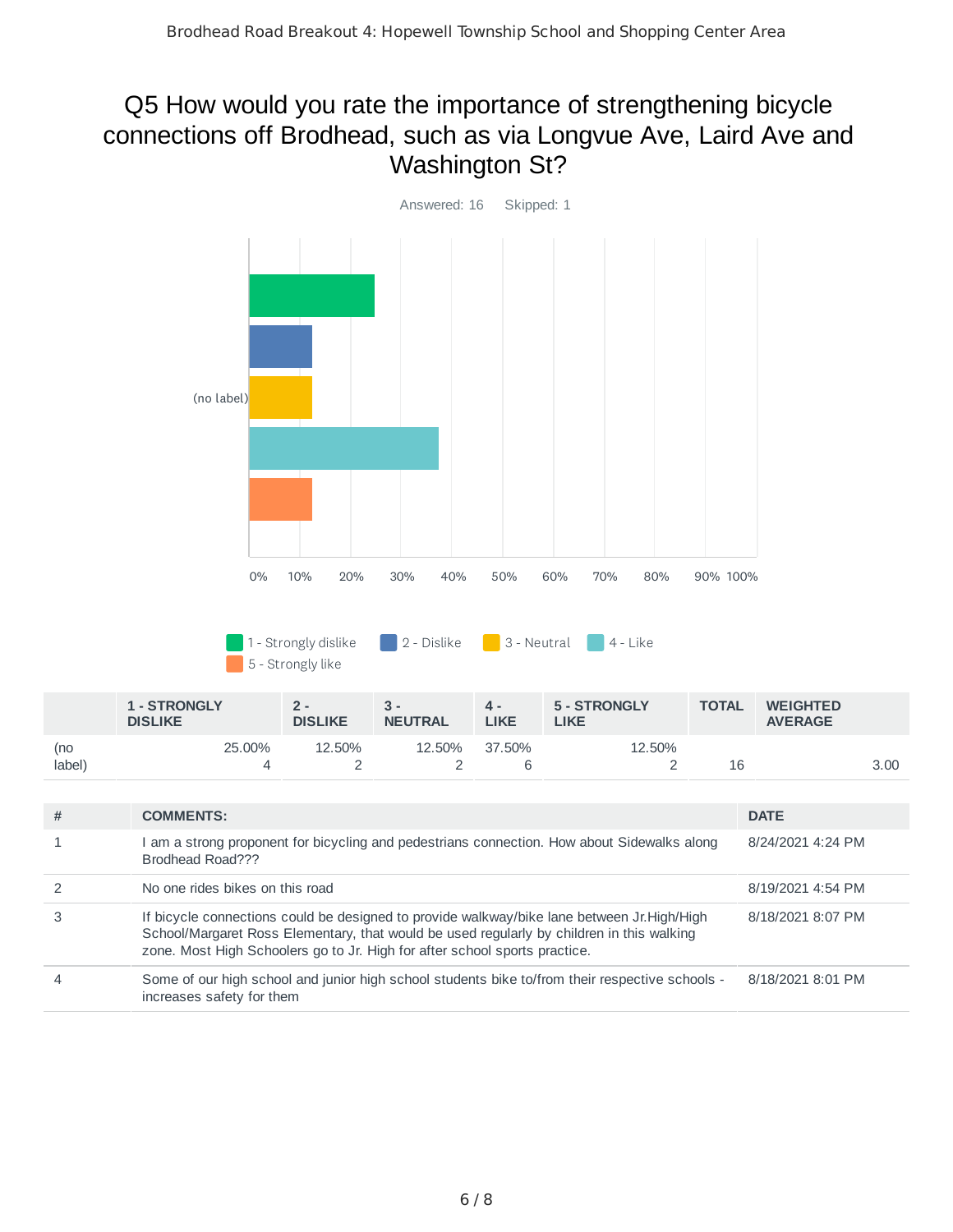#### Q6 How would you rate the importance of strengthening pedestrian and bicycle connections to and from Hopewell Senior High?

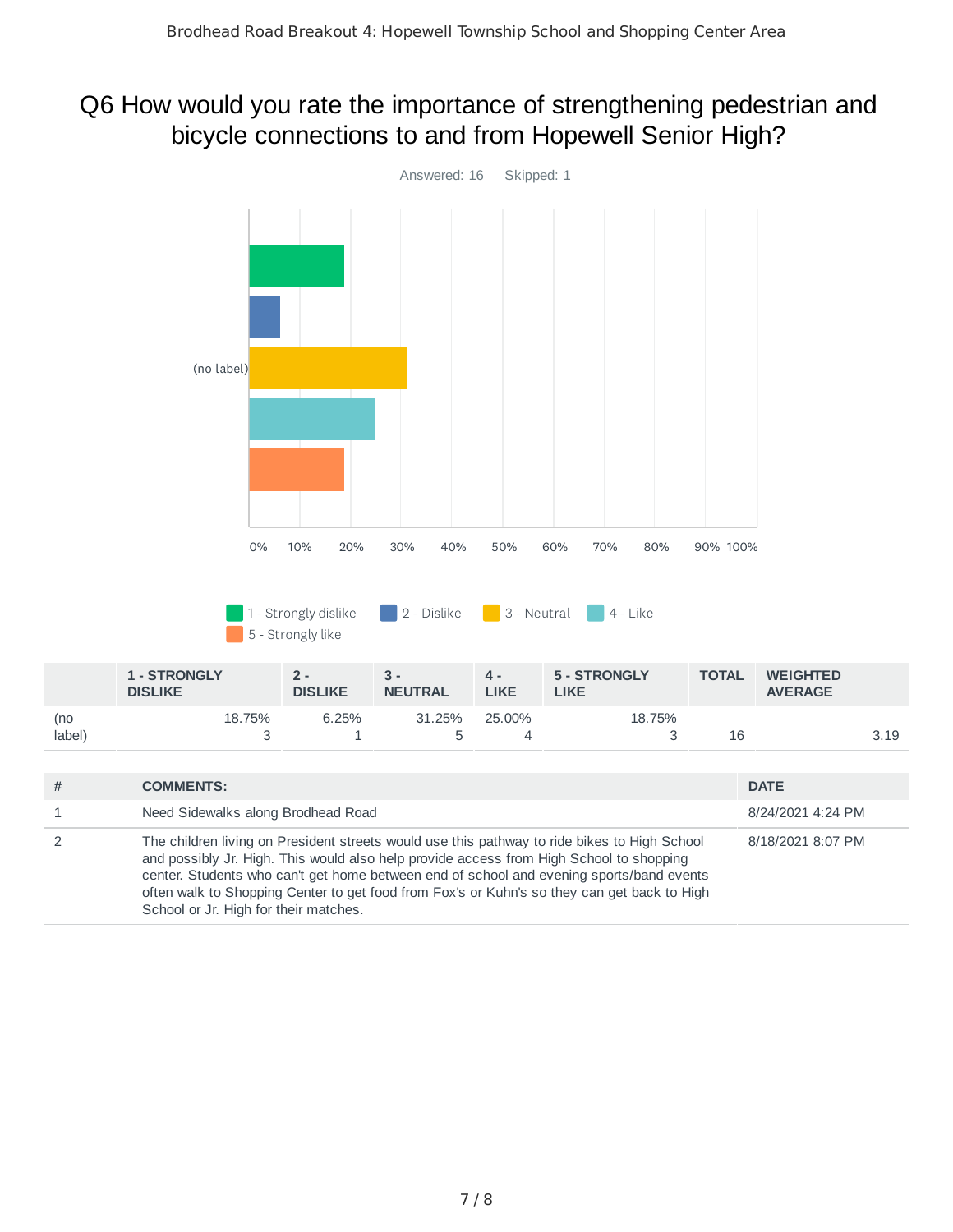## Q7 Do you have any other specific concerns or suggestions?

Answered: 7 Skipped: 10

| #            | <b>RESPONSES</b>                                                                                                                                                                                                                                                                                                                                                                                                                                                                                                                                                                                                                                                                                                                                                                                                                                                                                                                                                                                                                                                                  | <b>DATE</b>       |
|--------------|-----------------------------------------------------------------------------------------------------------------------------------------------------------------------------------------------------------------------------------------------------------------------------------------------------------------------------------------------------------------------------------------------------------------------------------------------------------------------------------------------------------------------------------------------------------------------------------------------------------------------------------------------------------------------------------------------------------------------------------------------------------------------------------------------------------------------------------------------------------------------------------------------------------------------------------------------------------------------------------------------------------------------------------------------------------------------------------|-------------------|
| $\mathbf{1}$ | The middle of the shopping center near Washington is a huge flood zone when we get heavy<br>rain - cars can get flooded out there easily                                                                                                                                                                                                                                                                                                                                                                                                                                                                                                                                                                                                                                                                                                                                                                                                                                                                                                                                          | 8/27/2021 9:37 AM |
| 2            | Construct 10' center turn lane after Longview to park ave eliminate shoulders pace curb/curb<br>gutter                                                                                                                                                                                                                                                                                                                                                                                                                                                                                                                                                                                                                                                                                                                                                                                                                                                                                                                                                                            | 8/26/2021 7:52 PM |
| 3            | Is there any part of the study that shows the effects of these lights by the shipping center and<br>how it effects the Brodhead road businesses                                                                                                                                                                                                                                                                                                                                                                                                                                                                                                                                                                                                                                                                                                                                                                                                                                                                                                                                   | 8/26/2021 2:55 PM |
| 4            | Turn lanes over Traffic Signals.                                                                                                                                                                                                                                                                                                                                                                                                                                                                                                                                                                                                                                                                                                                                                                                                                                                                                                                                                                                                                                                  | 8/24/2021 4:24 PM |
| 5            | Waste of money                                                                                                                                                                                                                                                                                                                                                                                                                                                                                                                                                                                                                                                                                                                                                                                                                                                                                                                                                                                                                                                                    | 8/19/2021 4:54 PM |
| 6            | The neighborhood between Laird and Longvue must be contacted specifically for input. Any<br>change at Laird or Longvue would completely change their livability. These streets do not have<br>sidewalks and may need widened. Hopewell Township will need to invest in modifications to<br>the streets in their jurisdiction for these changes to work to their highest potential. Laird has<br>serious structural issues and in many places is just a lane and a half road due to water<br>erosion. If they do not have the spacing to paint a double yellow line or white lines, the road is<br>not at a quality for moderate traffic. The Shopping Center owner has not maintained the current<br>parking area including Washington and Cherry. Bartering with him may not end well or will have<br>a high cost to the township. Code enforcement from the township will be necessary for many<br>of these changes along the whole Hopewell portion of this route to have lasting positive<br>impact. Thank you for the work you are doing and for reaching out to the public. | 8/18/2021 8:07 PM |
| 7            | If option 2 or 3 isn't implemented, then a clearer delineation of the shopping center entrance<br>with signage and berms should be considered.                                                                                                                                                                                                                                                                                                                                                                                                                                                                                                                                                                                                                                                                                                                                                                                                                                                                                                                                    | 8/18/2021 8:01 PM |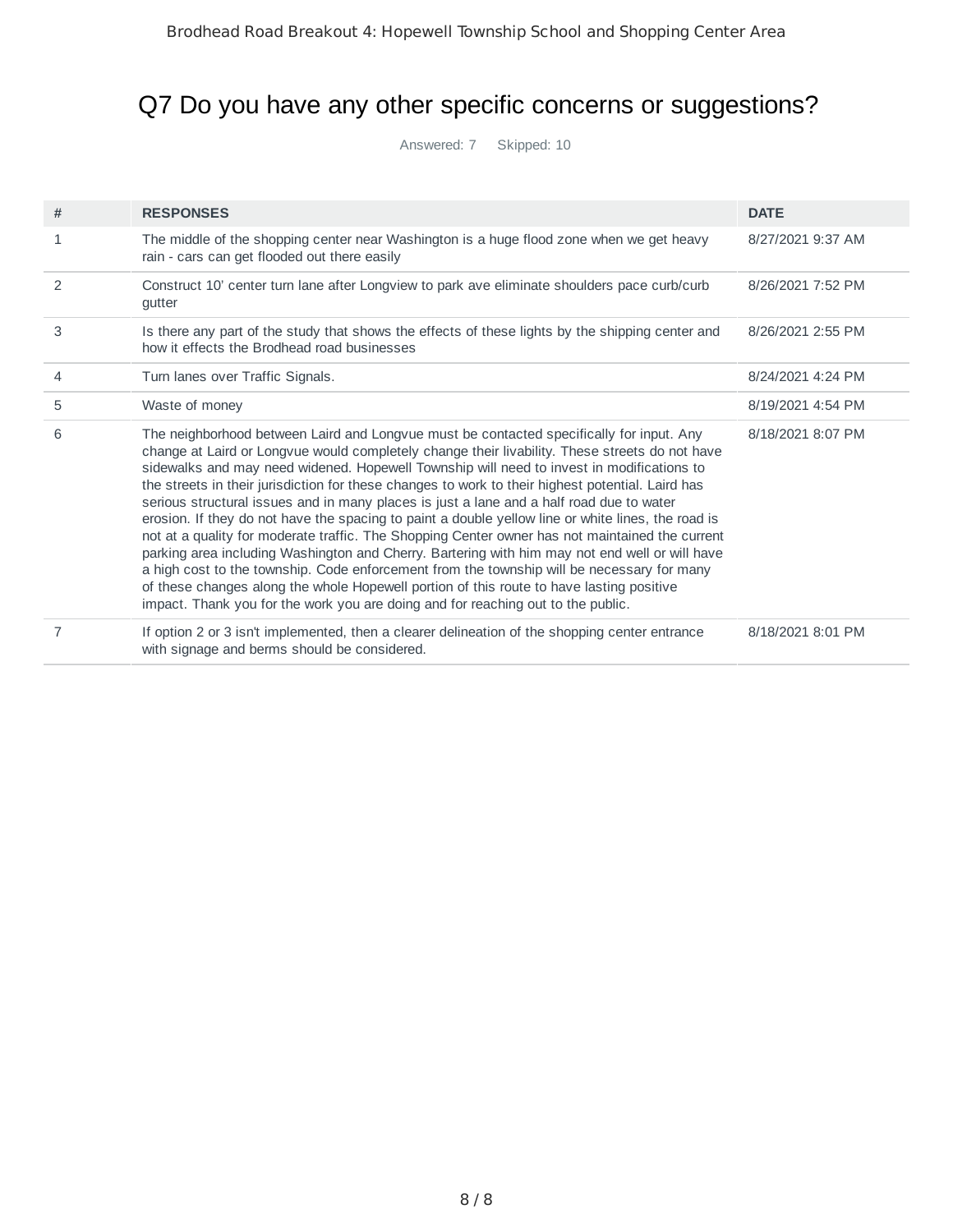#### Q1 How would you rate the improvement of sight distance and addition of a southbound left turn lane at Tee Line Drive?

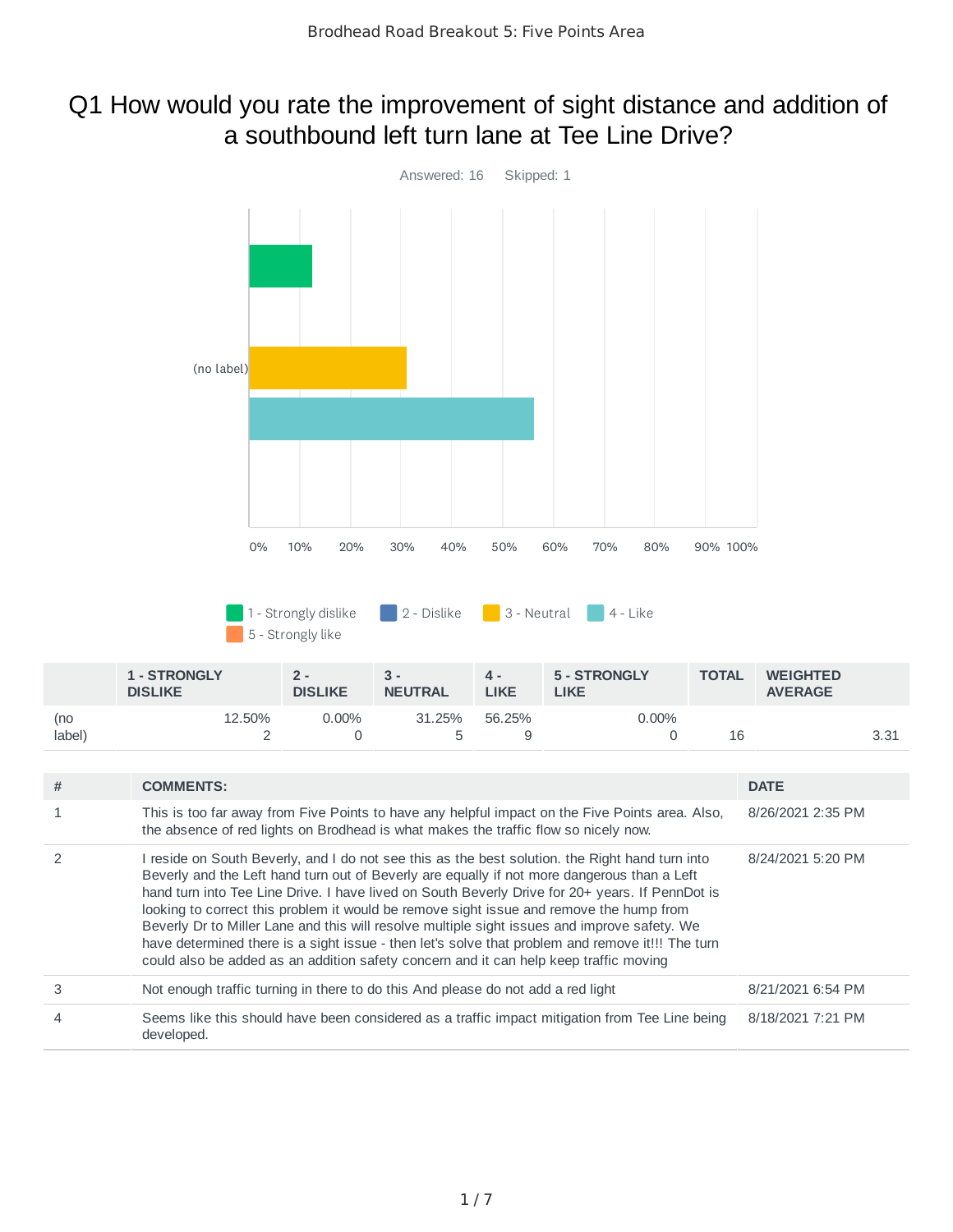#### Q2 How would you rate the importance of creating safe bicycle connections in this area, such as along Heights Road, School Street, Laurel Road and Gringo Road?



|                | <b>1 - STRONGLY</b><br><b>DISLIKE</b> | $2 -$<br><b>DISLIKE</b> | $3 -$<br><b>NEUTRAL</b> | 4 -<br>LIKE | 5 - STRONGLY<br>.IKE | <b>TOTAL</b> | <b>WEIGHTED</b><br><b>AVERAGE</b> |      |
|----------------|---------------------------------------|-------------------------|-------------------------|-------------|----------------------|--------------|-----------------------------------|------|
| (no<br>(label) | 29.41%                                | 17.65%                  | 35.29%                  | 17.65%      | 0.00%                |              |                                   | 2.41 |

| # | <b>COMMENTS:</b>                                                                                                                                                          | <b>DATE</b>       |
|---|---------------------------------------------------------------------------------------------------------------------------------------------------------------------------|-------------------|
|   | Too many people are not paying attention and will hit bicycles.                                                                                                           | 8/26/2021 6:56 PM |
|   | We                                                                                                                                                                        | 8/26/2021 3:09 PM |
| 3 | don't expect that there is much demand from bicycle riders, and I suspect that it would clog<br>traffic rather than allow it to flow freely.                              | 8/26/2021 2:35 PM |
|   | Sidewalks along Brodhead Road                                                                                                                                             | 8/24/2021 5:20 PM |
| 5 | It is silly to have a bike lane in an area and then nothing.                                                                                                              | 8/23/2021 9:43 AM |
| 6 | To much car and big truck traffic to do this and would get little use                                                                                                     | 8/21/2021 6:54 PM |
|   | This is not a cyclist or pedestrian friendly area. Would take major changes and disruption to<br>auto traffic to carve out bike friendly areas. Road ways are too narrow. | 8/18/2021 7:26 PM |
|   |                                                                                                                                                                           |                   |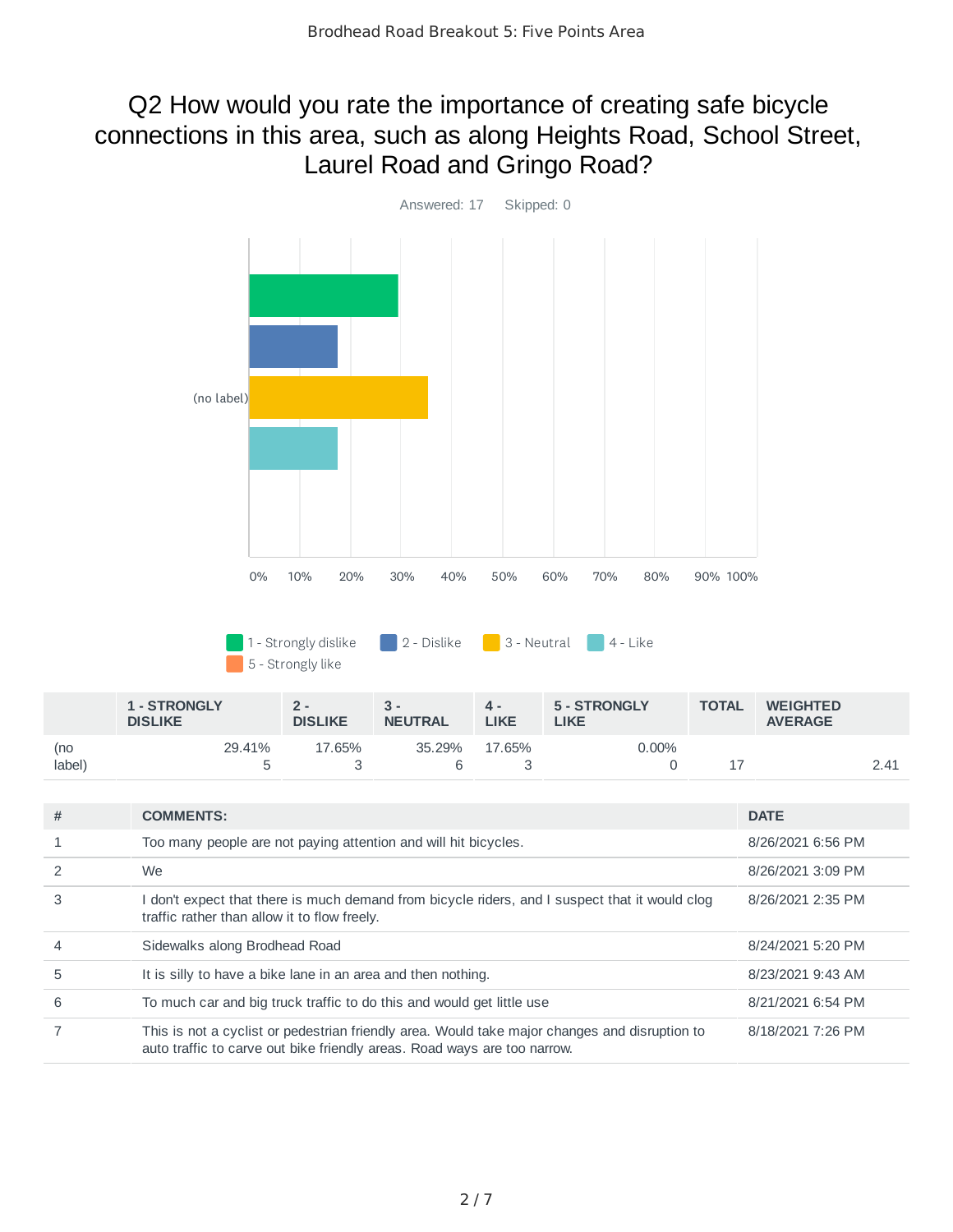#### Q3 How would you rate the no-build option for Five Points, in other words, leaving things as they are now?

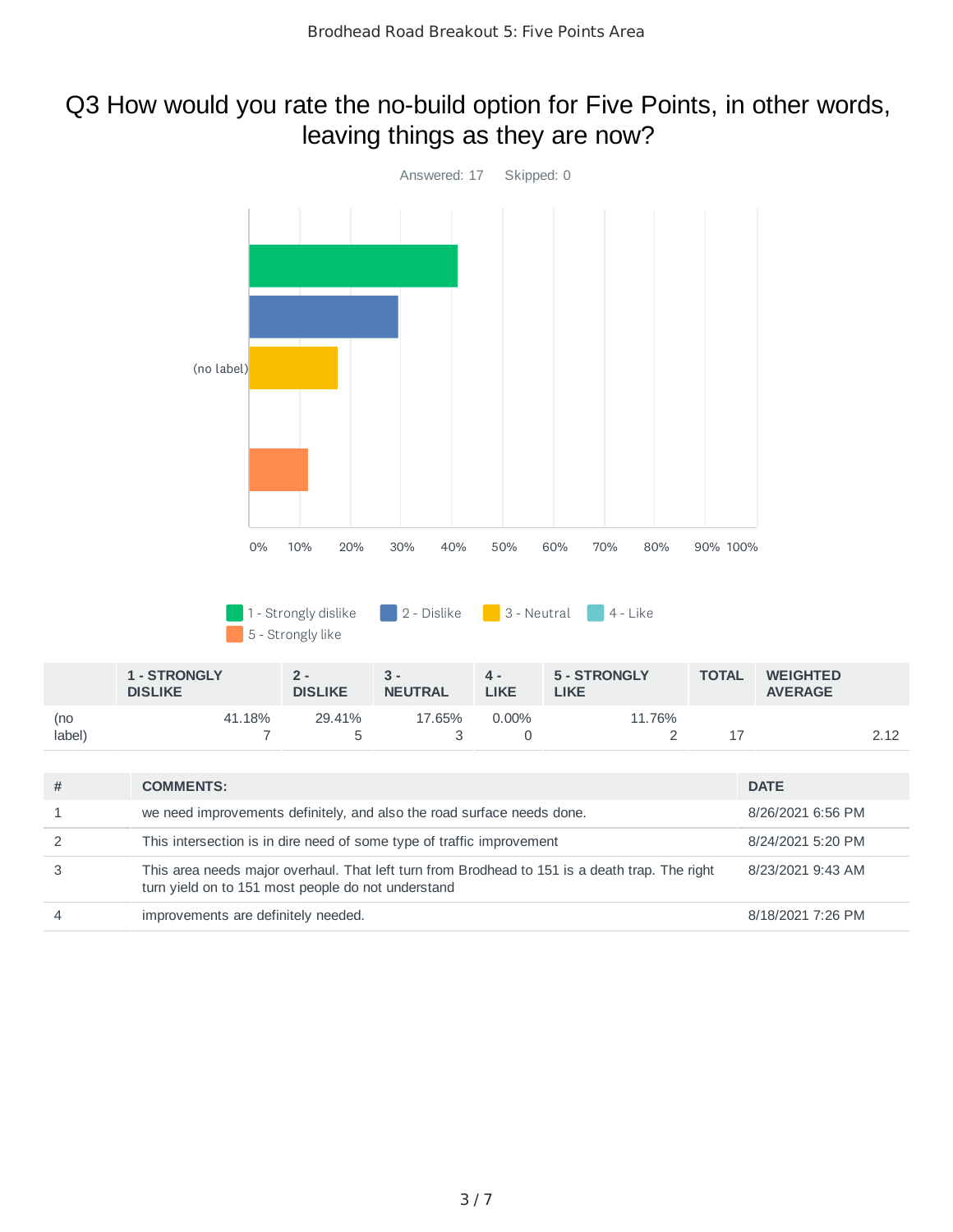#### Q4 How would you rate Option 2 for Five Points, closing Heights Road and optimizing the traffic signal?



| # | <b>COMMENTS:</b>                                                                                                                                                                                                                                                                                                                    | <b>DATE</b>       |
|---|-------------------------------------------------------------------------------------------------------------------------------------------------------------------------------------------------------------------------------------------------------------------------------------------------------------------------------------|-------------------|
|   | Too much negative impact to residents off of Heights Rd as well as a lot of added traffic to<br>surrounding roads especially around the school which adds concern for pedestrians especially<br>children walking to/from school. Agree on the other person's thoughts about drivers using<br>business parking lots as a cut through | 8/27/2021 8:44 AM |
|   | That would increase traffic on side roads for people who are trying to get around this now<br>closure, and it would clog up the Five Points traffic rather than alleviate it.                                                                                                                                                       | 8/26/2021 2:35 PM |
| 3 | I think this would be to negative of an impact on CVS, and the increased trafic on School<br>Street would not be perferable and some type of upgrade would be need at School and<br>Brodhead.                                                                                                                                       | 8/24/2021 5:20 PM |
|   | Get the 5 th red light back in place. There used to be 5. People turn right coming up New south<br>hights on red a zillion times a day                                                                                                                                                                                              | 8/21/2021 6:54 PM |
| 5 | I like this idea, but the need for improvements on School Street is concerning.                                                                                                                                                                                                                                                     | 8/18/2021 7:21 PM |

3

3

4 17 2.94

5

(no label)

2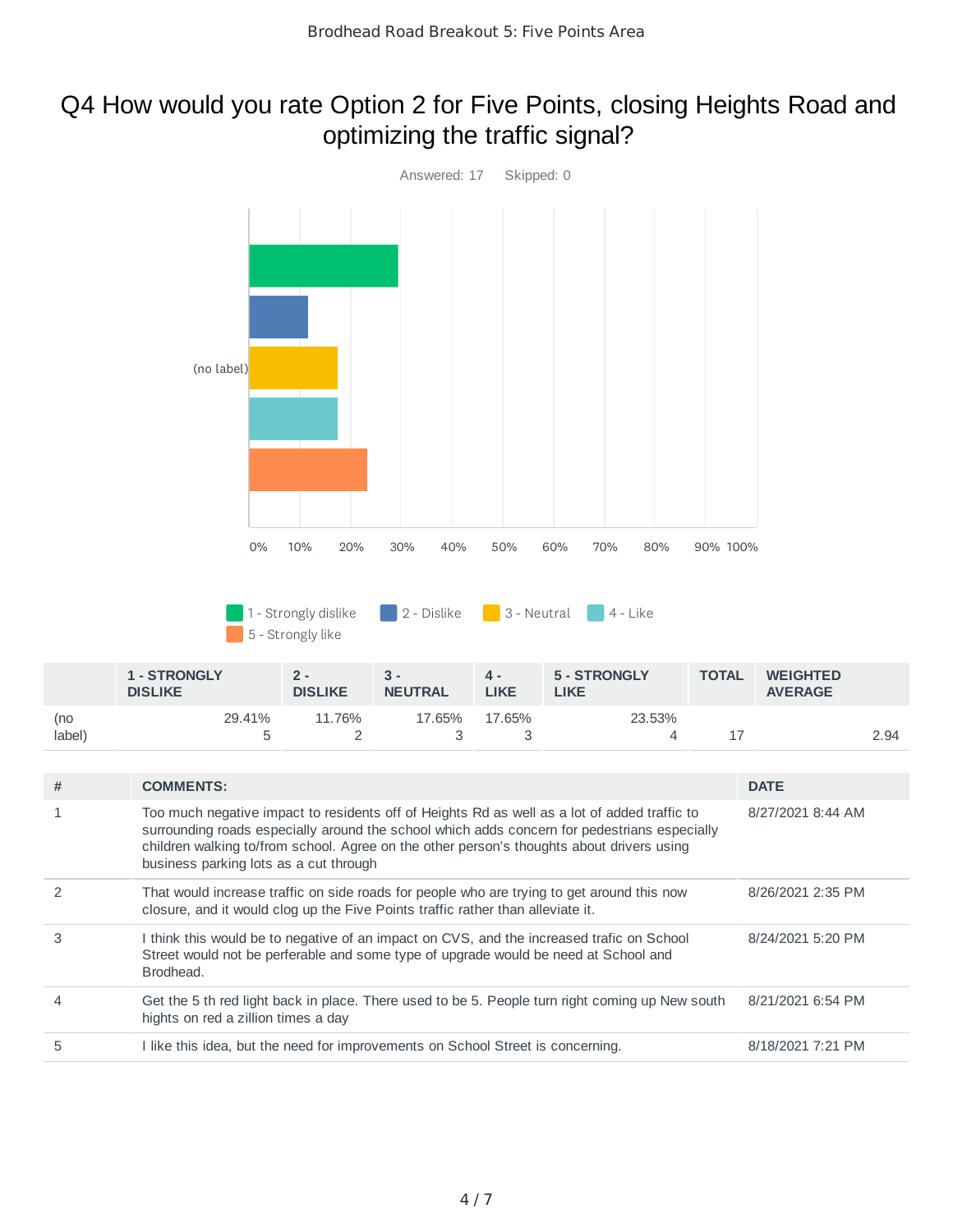#### Q5 How would you rate Option 3 for Five Points, realigning Route 151 and reconfiguring the traffic signal?



|               | <b>1 - STRONGLY</b><br><b>DISLIKE</b> | <b>DISLIKE</b> | $3 -$<br><b>NEUTRAL</b> | 4 -<br><b>LIKE</b> | 5 - STRONGLY<br><b>LIKE</b> | <b>TOTAL</b> | <b>WEIGHTED</b><br><b>AVERAGE</b> |  |
|---------------|---------------------------------------|----------------|-------------------------|--------------------|-----------------------------|--------------|-----------------------------------|--|
| (no<br>label) | $0.00\%$                              | 12.50%         | 6.25%                   | 31.25%             | 50.00%                      | 16           | 4.19                              |  |

| #             | <b>COMMENTS:</b>                                                                                                                                                                                                                                           | <b>DATE</b>       |
|---------------|------------------------------------------------------------------------------------------------------------------------------------------------------------------------------------------------------------------------------------------------------------|-------------------|
| 1             | What about leaving Right from Brodhead onto 151 Open with a Yield at Gringo                                                                                                                                                                                | 8/27/2021 7:33 PM |
| $\mathcal{P}$ | Wonder why culdesacs are necessary rather than just re-routing the road & eliminating that<br>roadway. Seems that access to businesses from other existing roads. How many homes would<br>be eliminated & which businesses would be eliminated as a result | 8/27/2021 8:44 AM |
| 3             | Never happen too much\$\$                                                                                                                                                                                                                                  | 8/26/2021 8:05 PM |
| 4             | This one stinks less than 1 or 2 but makes it hard to get to the businesses that I now patronize<br>when traveling through Five Points.                                                                                                                    | 8/26/2021 2:35 PM |
| 5             | This is a BRILLIANT conceptual!!! I would like to suggest eliminating the cul de sac between<br>Scooch's Pizza and the vet clinic and provide for the right hand turn onto 151 and a right hand<br>turn from 151 onto Brodhead                             | 8/24/2021 5:20 PM |
| 6             | To confusing to answer what does this do to the houses on Woodside Dr                                                                                                                                                                                      | 8/21/2021 6:54 PM |
|               | This option seems the most do-able, making the most favorable improvements                                                                                                                                                                                 | 8/18/2021 7:26 PM |
| 8             | Lot of abandoned / cul-de-sac-ed roadways here. Big improvement but big impact too.                                                                                                                                                                        | 8/18/2021 7:21 PM |
| 9             | Great Idea                                                                                                                                                                                                                                                 | 8/18/2021 6:34 PM |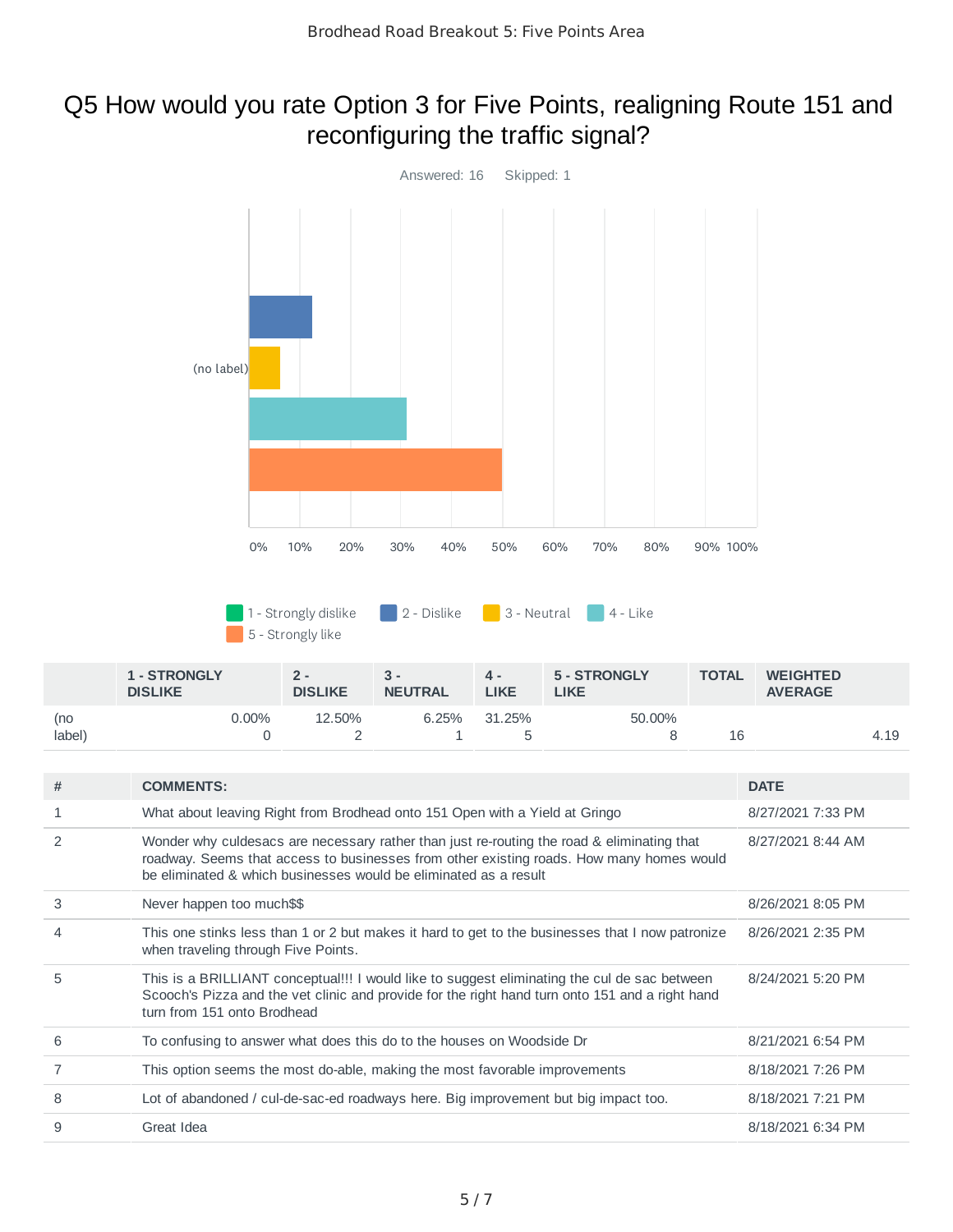#### Q6 How would you rate Option 4 for Five Points, the quadrant roadway with Brodhead Road overpass and Heights Road separation?



|                           | <b>1 - STRONGLY</b><br><b>DISLIKE</b> | $2 -$<br><b>DISLIKE</b> | 3 -<br><b>NEUTRAL</b> | 4 -<br><b>LIKE</b> | 5 - STRONGLY<br>LIKE | <b>TOTAL</b> | <b>WEIGHTED</b><br><b>AVERAGE</b> |      |
|---------------------------|---------------------------------------|-------------------------|-----------------------|--------------------|----------------------|--------------|-----------------------------------|------|
| (no<br>label <sup>\</sup> | 6.25%                                 | 12.50%                  | 18.75%                | 31.25%             | 31.25%               | 16           |                                   | 3.69 |

| # | <b>COMMENTS:</b>                                                                                                                                                                                                                                | <b>DATE</b>       |
|---|-------------------------------------------------------------------------------------------------------------------------------------------------------------------------------------------------------------------------------------------------|-------------------|
| 1 | Pittsburgh area folks are not good with maintaining speed thru tunnels so not sure how well<br>that would help with traffic flow as much                                                                                                        | 8/27/2021 8:44 AM |
| 2 | While Option 4 adds a little inconvenience for those SB on Brodhead who want to get to Laurel,<br>I like moving the main intersection further south than it is now and removing the truck<br>crossings from/to Gringo/Laurel from the equation. | 8/26/2021 8:16 PM |
| 3 | Dreaming too much \$\$                                                                                                                                                                                                                          | 8/26/2021 8:05 PM |
| 4 | No. Bad for the businesses that I now patronize when traveling the Five Points area. No longer<br>intuitive patronage.                                                                                                                          | 8/26/2021 2:35 PM |
| 5 | If this option could be feasible - the tunnel concept has some merit. I vision is great, but with<br>other infrastrouture to contend with I do not see this as viable.                                                                          | 8/24/2021 5:20 PM |
| 6 | What does this do to the houses on Woodside dr and Brodhead Rd                                                                                                                                                                                  | 8/21/2021 6:54 PM |
|   | Given the finances needed to complete this option, does not seem the most likely option for a<br>timely completion.                                                                                                                             | 8/18/2021 7:26 PM |
| 8 | I like the quadrant roadway, but the slip lane has a lot of impact.                                                                                                                                                                             | 8/18/2021 7:21 PM |
| 9 | This is fantastic!                                                                                                                                                                                                                              | 8/18/2021 6:34 PM |
|   |                                                                                                                                                                                                                                                 |                   |